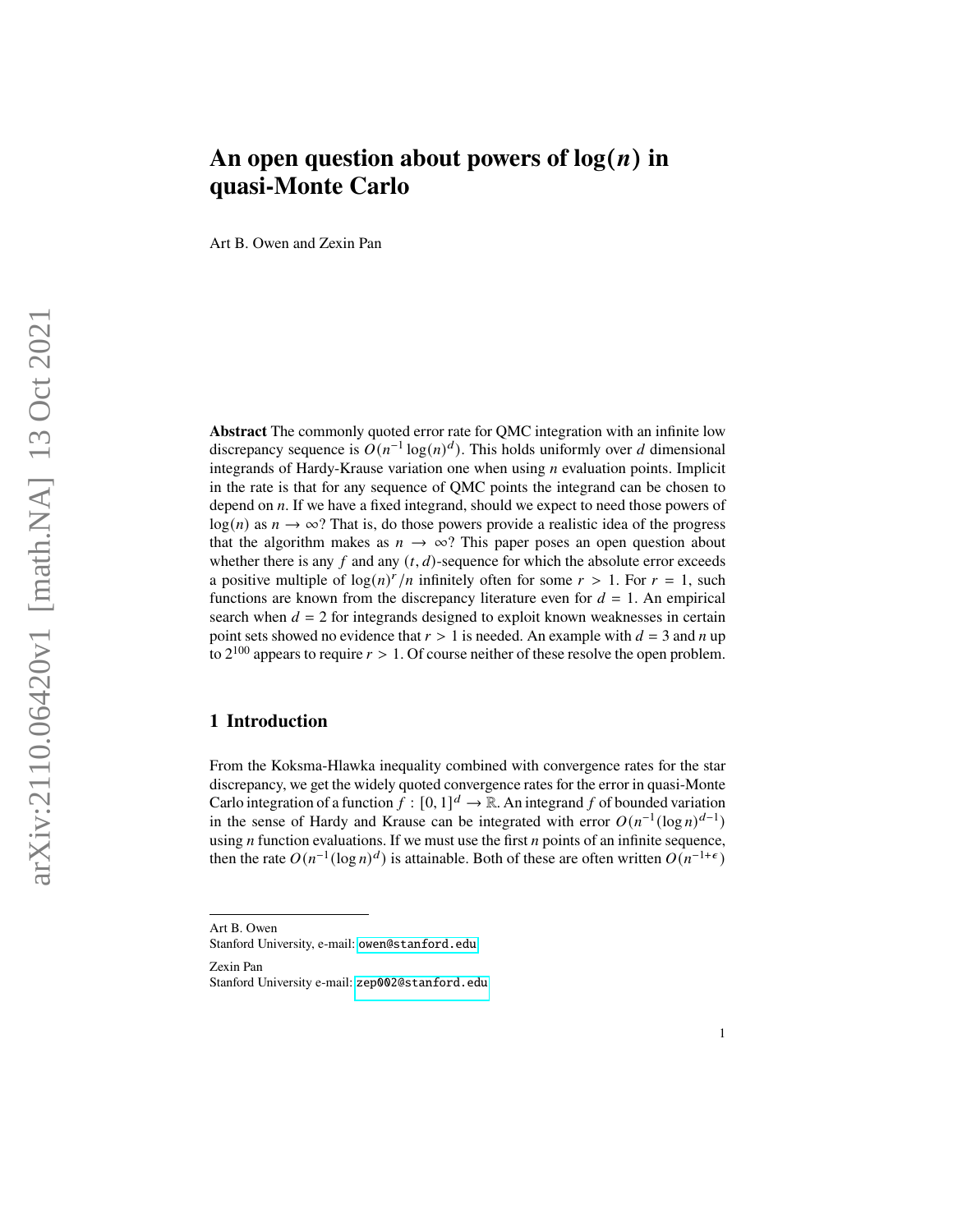where  $\epsilon$  can be any positive constant. This article is mostly about the infinite sequence version.

For high dimensional problems, such powers of  $log(n)$  are enormous and then there is genuine uncertainty about whether  $O(n^{-1}(\log n)^d)$  is better than the root mean squared error (RMSE) rate of  $O(n^{-1/2})$  from plain Monte Carlo (MC) at practically relevant combinations of  $n$  and  $d$ . These rates omit implied constants. The implied constants in some QMC constructions decrease like a power of  $d$  divided by  $d!$ . See [\[12\]](#page-18-0) for a survey of such results and some improvements on them. Yet  $log(n)^d$  is enormous and knowledge of the implied constant in the discrepancy still leaves us with uncertainty about the relative magnitude of the total variation versus the standard deviation of the integrand. While we may not be able to conclude that MC has the more favorable non-asymptotic bound, neither can we be sure of the reverse based on those asymptotic bounds. A second problem with  $\log(n)^d/n$  is that it is increasing in *n* over the range  $1 \le n \le \lfloor e^d \rfloor$  which might include all of our computationally feasible values of  $n$ . It then pertains to an asymptote that while interesting in its own right is not descriptive of results in practice.

The Koksma-Hlawka inequality is simultaneously tight and loose. It is tight in that it is an equality for some  $f$  and it is loose in that it can be far larger than the actual error for other  $f$ . One reason why the inequality is tight is that given an infinite sequence of QMC points, a different fooling function integrand  $\tilde{f}_n$  is chosen separately for each  $n$  to attain equality in the Koksma-Hlawka inequality. Because of this, the Koksma-Hlawka inequality does not necessarily describe the progress as  $n \to \infty$ for any given integrand. It is also plausible that as  $n$  increases, the fooling functions become ever stranger and less closely related to problems arising in practice, though that notion is not quantified in this paper. The situation is quite different from MC where the rate  $\sigma n^{-1/2}$  holds for all finite *n* making it simultaneously a guide to how accuracy progresses for a single integrand of variance  $\sigma^2$  and an RMSE formula (upper and lower bound) for all integrands of variance  $\sigma^2$ .

What is left open is when or whether  $log(n)^d/n$  reasonably describes the progress that a QMC sequence will make on a single integrand. Empirical results in QMC papers commonly follow one or more integrands  $f$  for varying  $n$ , which is at odds with the varying  $f$  formulation of the Koksma-Hlawka inequality. Many papers include empirically estimated convergence rates for individual  $f$  found by fitting a regression model for log error versus  $log(n)$ . See for instance [\[21\]](#page-19-0). This article is then a discussion of the following open problem:

Does there exist an integer dimension  $d \ge 1$ , a real exponent  $r > 1$ , an integer base  $b \ge 2$ , an integer quality parameter  $t \ge 0$ , a real constant  $c > 0$ , a function  $f : [0, 1]^d \to \mathbb{R}$ of bounded variation in the sense of Hardy and Krause, and a  $(t, d)$ -sequence  $(x_i)_{i\geqslant 0}$  $[0, 1]^d$  in base  $b \ge 2$  such that

<span id="page-1-0"></span>
$$
\left| \frac{1}{n} \sum_{i=0}^{n-1} f(x_i) - \int_{[0,1]^d} f(x) dx \right| > c \frac{\log(n)^r}{n}
$$
 (1)

holds for infinitely many integers  $n \ge 1$ ?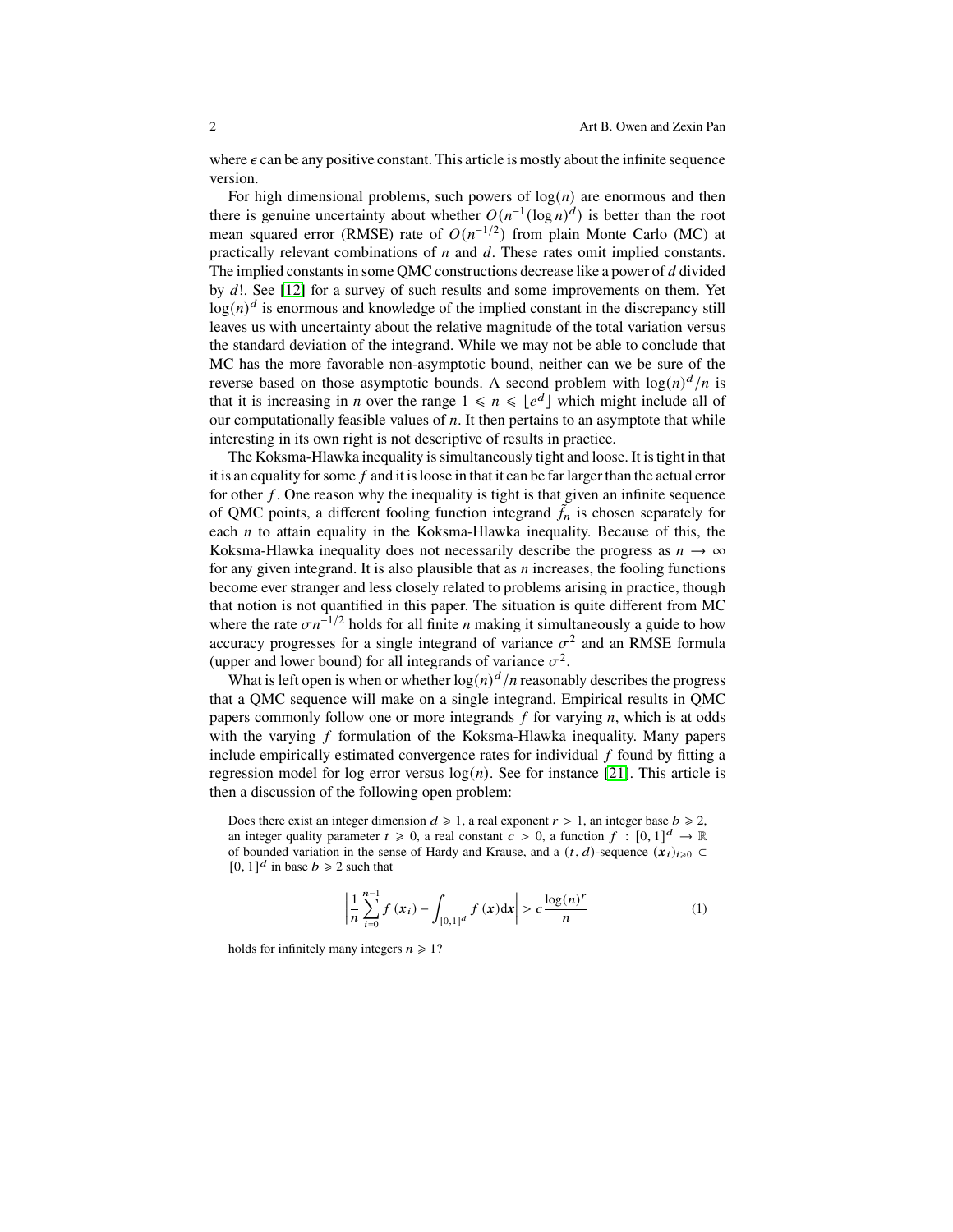In terms of fooling functions, we want to know whether some  $f$  is a persistent fooling function for infinitely many values of  $n$ , not just one.

If the answer is 'yes', then it becomes interesting to ask whether  $r$  can be as large as *d* and whether the same *r* holds if we only consider  $n = b^m$  for integers  $m \ge 0$ . If the answer is 'no' then we might ask whether the finding extends beyond functions of bounded variation in the sense of Hardy and Krause.

If there is a point  $z \in (0, 1]^d$  where the d-dimensional local discrepancy function

$$
\delta(z) = \frac{1}{n} \sum_{i=0}^{n-1} 1_{x_i \in [0,z)} - \prod_{j=1}^d z_j
$$

satisfies  $|\delta(z)| > c \log(n)^r / n$  for infinitely many  $n \ge 1$  and some  $r > 1$ , that would provide an affirmative answer to the open question for  $f(x)$  equal to the indicator function of  $[0, z)$ . In Section [3](#page-6-0) we use this observation to show that  $r = 1$  is attained for  $d = 1$  via results on discrepancy.

This article presents some results related to the above question from the literature, some new theoretical partial answers and some empirical results. One of the challenges in this work stems from the way upper bounds usually appear in QMC. They ordinarily combine a property of the integrand  $f$  (such as total variation) with a property of the points where  $f$  is evaluated (such as a discrepancy measure). The result then applies to all integrands in a class defined by the integrand property. This is a strength when establishing results that hold uniformly over a set of  $f$  but a challenge when studying a single  $f$  for an increasing sequence of input points because it lets  $f$  vary with  $n$  in that set.

The QMC literature contains many works about extensible rules that retain the points  $x_0, \ldots, x_{n-1}$  when *n* increases and even rules that are extensible in dimension, letting us retain the first  $d$  components of each  $x_i$  as  $d$  increases. There are comparatively few results about retaining  $f$  as  $n$  increases, even though that is an important measure of how quickly an algorithm works in practice. A notable work in this area is the Gauranteed Automatic Integration Library (GAIL) led by Hickernell. See [\[6\]](#page-18-1). It includes methods that adapt to an integrand of interest using some assumptions about the coefficients in an expansion of that integrand in Walsh or Fourier bases.

An outline of this paper is as follows. Section [2](#page-3-0) sets the problem up, defines notation and explains the reasoning behind the given choice of open problem. Then it defines  $(t, m, d)$ -nets and  $(t, d)$ -sequences. Section [3](#page-6-0) looks at the case  $d = 1$ . There are several results from discrepancy theory to show that the many specific integrands of the form  $f(x) = 1\{x < \alpha\}$  must have an error growing like  $\log(n)/n$ . That is,  $r = 1$  is attainable for  $d = 1$  and hence for all  $d \ge 1$ . That section also shows that  $f(x) = x$  is such a function for the van der Corput sequence for a specific sequence of *n*. Section [4](#page-9-0) computes error for some  $d = 2$  dimensional problems designed to exploit known weaknesses in QMC points. There is no apparent need for  $r > 1$ . Section [5](#page-13-0) computes  $\delta(z)$  for Sobol' nets with  $d = 2, 3$  and  $1 \le m \le 100$  where all components of z equal 2/3. It also includes  $d = 4$  for  $1 \le m \le 50$ . The cases with  $d > 2$  suggest a need for  $r > 1$ . Section [6](#page-14-0) looks at the way Sobol' sequences tend to oversample elementary intervals containing the origin. They don't oversample there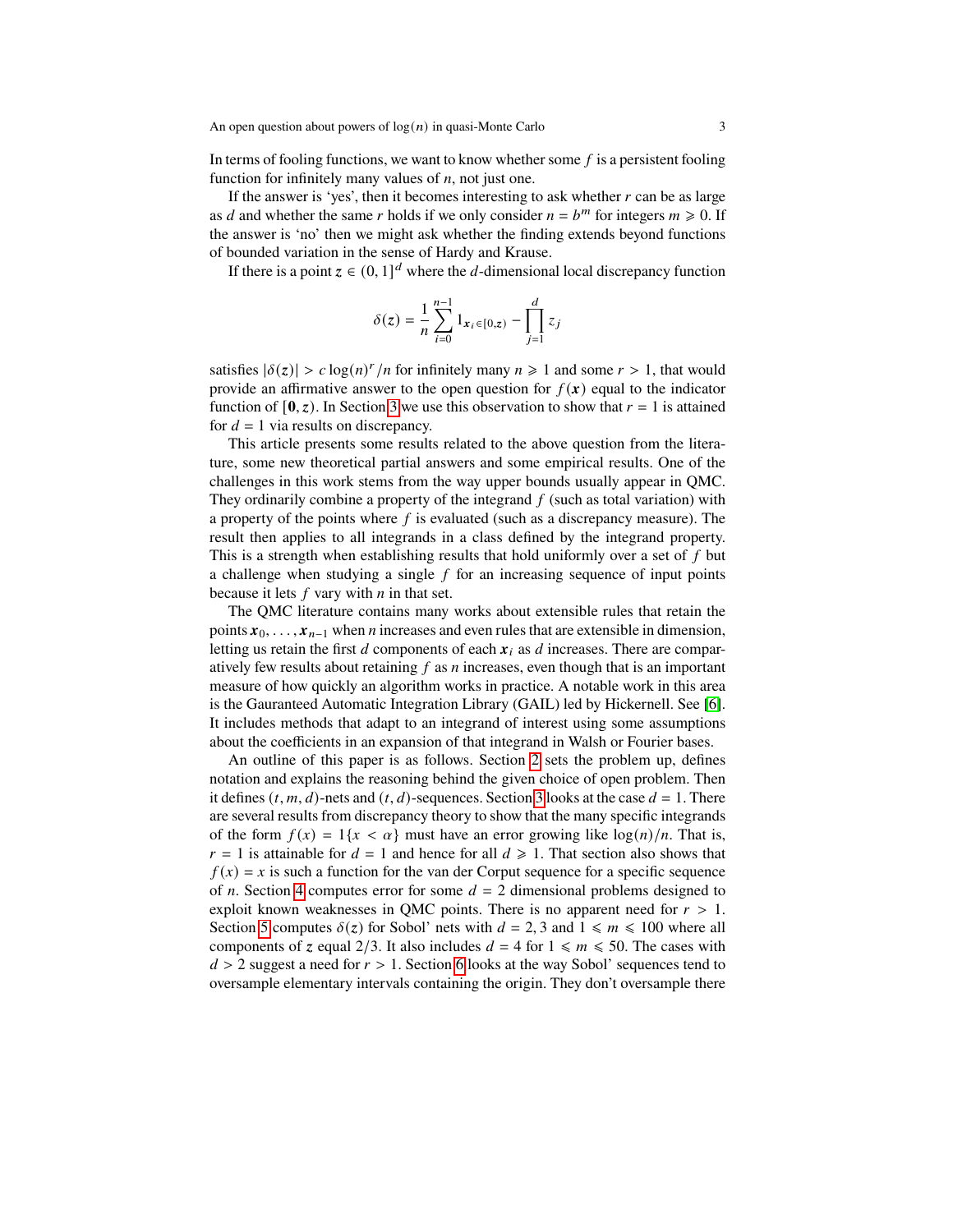strongly enough for us to get a persistent fooling function as a convergent weighted sum of indicator functions of such elementary intervals. Section [7](#page-16-0) has some remarks on the decay of Walsh function coefficients for Sobol' sequences. Section [8](#page-17-0) has a brief conclusion.

We conclude this section with a discussion about empirical work. Many findings in QMC and RQMC have begun empirically. For instance, the logarithmic powers in the Koksma-Hlawka bound led [\[3\]](#page-18-2) to limit their software to  $d \leq 12$ . Then empirical results in [\[35\]](#page-19-1) showed QMC working very well on a 360 dimensional problem of financial valuation. Those findings motivated some definitions of effective dimension [\[4\]](#page-18-3) and a theory of weighted Hilbert spaces [\[38\]](#page-19-2). Similarly, Sobol' noticed colleagues getting good results from his points on some unbounded integrands and devised a theory to explain that [\[40\]](#page-19-3). That scrambling digital nets can increase their accuracy was seen empirically in [\[26\]](#page-19-4) before the improved convergence rates were found [\[27,](#page-19-5) [31\]](#page-19-6). It is visually apparent that the Halton sequence avoids the origin (subsequent to starting there) and this can be explained by natural numbers not being simultaneously close to different prime numbers raised to some powers [\[30\]](#page-19-7). That observed errors for realistic *n* and large *d* do not follow a trend like  $\log(n)^d/n$  was reported by [\[36\]](#page-19-8) among others but it is still not well explained. This article includes some new empirical work to open but not close the problem under study.

#### <span id="page-3-0"></span>**2 Background**

We are interested in computing an approximation to  $\mu = \int_{[0,1]^d} f(\mathbf{x}) d\mathbf{x}$  for an integer dimension  $d \ge 1$  and an integrand f. Of course  $\mu$  only exists if  $f \in L^1[0,1]^d$  and the methods we consider require further conditions on  $f$ . Quasi-Monte Carlo (QMC) uses an equal weight rule

$$
\hat{\mu} = \hat{\mu}_n = \frac{1}{n} \sum_{i=0}^{n-1} f(\mathbf{x}_i)
$$

to estimate  $\mu$ , for points  $x_i \in [0, 1]^d$ . For background on QMC, see [\[24\]](#page-19-9) and [\[8\]](#page-18-4).

We begin with some background on multidimensional total variation based on the account in [\[29\]](#page-19-10). There are many generalizations of total variation to dimensions  $d \geq 1$  but QMC relies on total variation in the sense of Hardy and Krause which in turn depends on that of Vitali.

We define Vitali variation first. For points  $a, b \in [0, 1]^d$  and a set  $u \subseteq 1:d \equiv$  $\{1, 2, \ldots, d\}$  define the hybrid point  $a_u : b_{-u}$  with components  $a_j$  for  $j \in u$  and  $b_j$ for  $j \notin u$ . Then the alternating sum of f for points **a** and **b** is

$$
\Delta(f; \boldsymbol{a}, \boldsymbol{b}) = \sum_{u \subseteq 1:d} (-1)^u f(\boldsymbol{a}_u; \boldsymbol{b}_{-u})
$$

We are going to sum  $|\Delta|$  over some collections of pairs of points **a** and **b**. For integers j and  $n_j$  with  $1 \le j \le d$  and  $1 \le n_j$  select values  $x_{kj}$  that satisfy  $0 = x_{0j} < x_{1j}$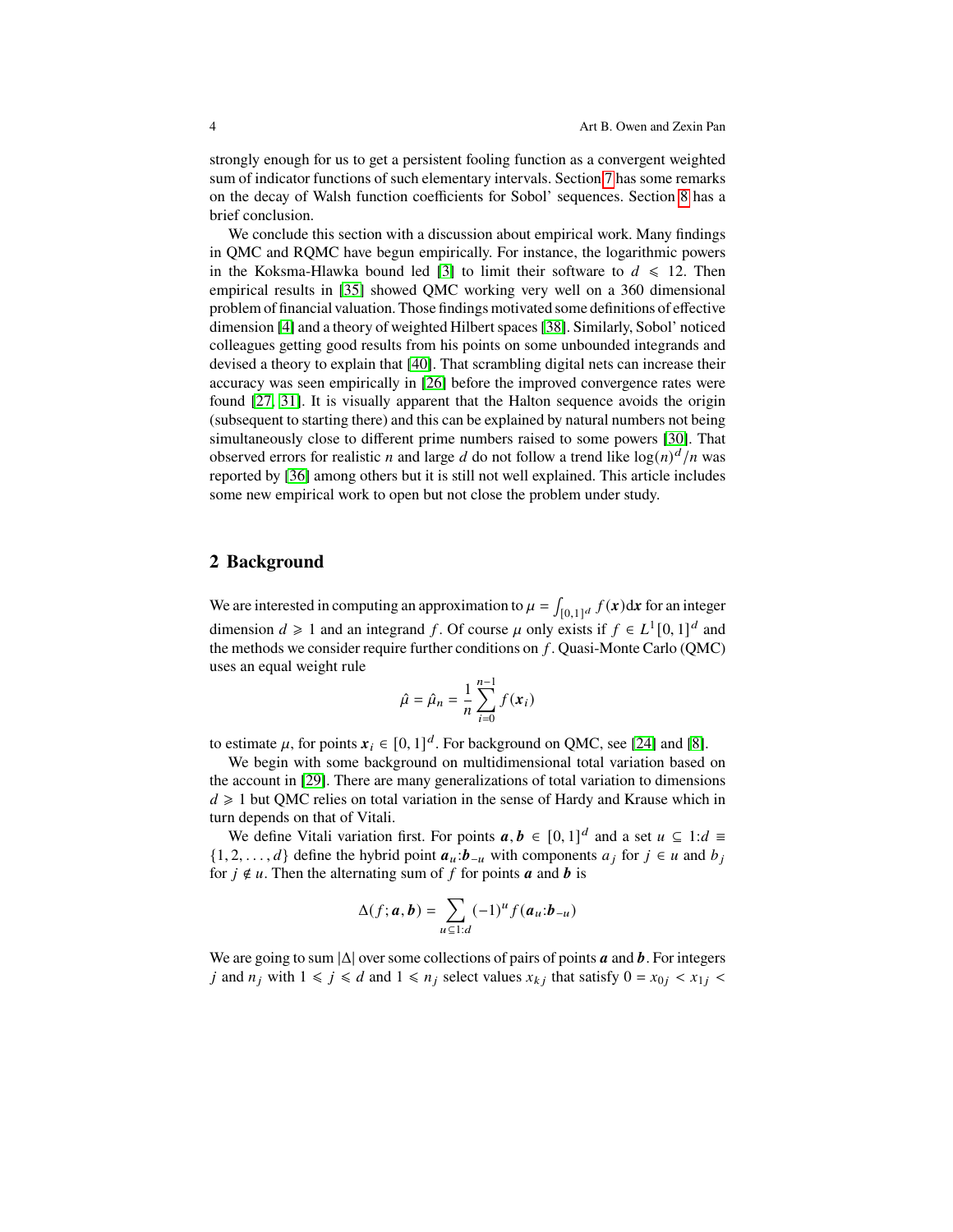$\cdots < x_{n_j} < x_{n_j+1,j} = 1$ . Each  $x_{kj}$  for  $k \le n_j$  has a 'successor'  $x_{kj+} = x_{k+1,j}$ If  $\mathbf{x} = (x_{k_1 1}, x_{k_2 2}, \dots, x_{k_d d})$  then it's successor is  $\mathbf{x}_+ = (x_{k_1 1+}, x_{k_2 2+}, \dots, x_{k_d d+}).$ Having chosen the  $x_{ij}$  there are  $N = \prod_{j=1}^d n_j$  points x with all their components  $x_i$  among our selected values. The variation over those selected points is the sum of  $|\Delta(f; x, x_+)|$  over all N such x. The supremum of this variation over all possible selections of  $x_{kj}$  is the Vitali variation vit(f) of f on [0, 1]<sup>d</sup>. If f has a continuous mixed partial derivative taken once with respect to each of  $x_1, \ldots, x_d$  on  $[0, 1]^d$  then vit(f) =  $\int_{[0,1]^d} |\partial^{1:d} f(\mathbf{x})| d\mathbf{x}$  [\[13\]](#page-18-5).

Now we turn to the total variation of  $f$  in the sense of Hardy [\[16\]](#page-18-6) and Krause [\[20\]](#page-18-7). For  $u \subseteq 1:d$  and  $x \in [0,1]^d$ , replacing every  $x_j$  for  $j \notin u$  with 1 yields the point  $x_u: 1_{-u}$ . Now we take  $f(x_u: 1_{-u})$  as a function on [0, 1]<sup>|*u*|</sup> with Vitali variation  $vit_{\mu}(f)$ . Then the variation of f in the sense of Hardy and Krause is

$$
V_{HK}(f) = \sum_{u \subsetneq 1:d} \text{vit}_u(f).
$$

If  $V_{HK}(f) < \infty$ , then we write  $f \in BVHK[0, 1]^d$ . Sometimes the sum is taken to include  $u = 1:d$  as well, adding  $|f(1)|$  to the above and changing the semi-norm  $V_{HK}$ into a norm. The point **1** is known as the 'anchor'. The anchor can be at any point in  $[0, 1]^d$  without affecting whether  $V_{HK}(f)$  is finite. For instance, [\[1\]](#page-18-8) use **0** as the anchor when decomposing  $f \in BVHK$  into a difference of completely monotone functions.

The Koksma-Hlawka inequality is

$$
|\hat{\mu} - \mu| \le D_n^*(\mathbf{x}_0, \dots, \mathbf{x}_{n-1}) \times ||f||_{\text{HK}} \tag{2}
$$

where  $D_n^*$  is the star discrepancy of  $x_0, \ldots, x_{n-1}$ . See [\[17\]](#page-18-9) for more about the Koksma-Hlawka inequality, and [\[5\]](#page-18-10) for more about discrepancy.

If f is Riemann integrable then we write  $f \in \text{RI}[0,1]^d$ . We have the inclusions BVHK $[0,1]^d \subset \mathbb{R}$  $[0,1]^d \subset L^1[0,1]^d$  with the first one described in [\[33\]](#page-19-11). We know from [\[22\]](#page-19-12) that if  $D_n^* \to 0$  as  $n \to \infty$  and  $f \in R[[0, 1]^d$  then  $\hat{\mu}_n \to \mu$  but there is no assurance about the convergence rate. Because the Koksma-Hlawka inequality and corresponding convergence rate holds for  $||f||_{HK}$  the open question is posed for  $f \in BVHK$ . Niederreiter [\[24\]](#page-19-9) also presents a converse. If  $\hat{\mu}_n \to \mu$  holds whenever  $D_n^* \to 0$  then  $f \in \mathbb{R}$ . Thus QMC is closely related to Riemann integrability.

The open problem is stated for  $f \in BVHK$  which implies that f is bounded. We know already that for a singular integrand we could have convergence like  $O(n^{-r})$ for some  $r < 1$ . Below, we consider the van der Corput sequence in [0, 1). That sequence for  $n = 2^m$  is a left endpoint rule with points  $i/n$  for  $0 \le i \le n$ . For  $f(x) = (1 - x)^{-a}$  where  $0 < a < 1$ , its error is at least  $n^{a-1}/(1 - a)$ .

The open problem is stated for a specific kind of sequence with  $D_n^* \to 0$  rather than for any sequence having  $D_n^* \to 0$  at the rate  $\log(n)^d/n$ . Suppose that  $f \in BVHK$ is not constant so there exists some  $x_* \in [0,1]^d$  with  $f(x_*) \neq \mu$ . We could take a sequence of 'good points'  $x_i$  with  $C_0 \log(n)^d / n \leq D_n^* \leq C_1 \log(n)^d / n$  for some  $0 < C_0 < C_1 < \infty$  and insert additional 'bad points' equal to  $x_*$ . By keeping the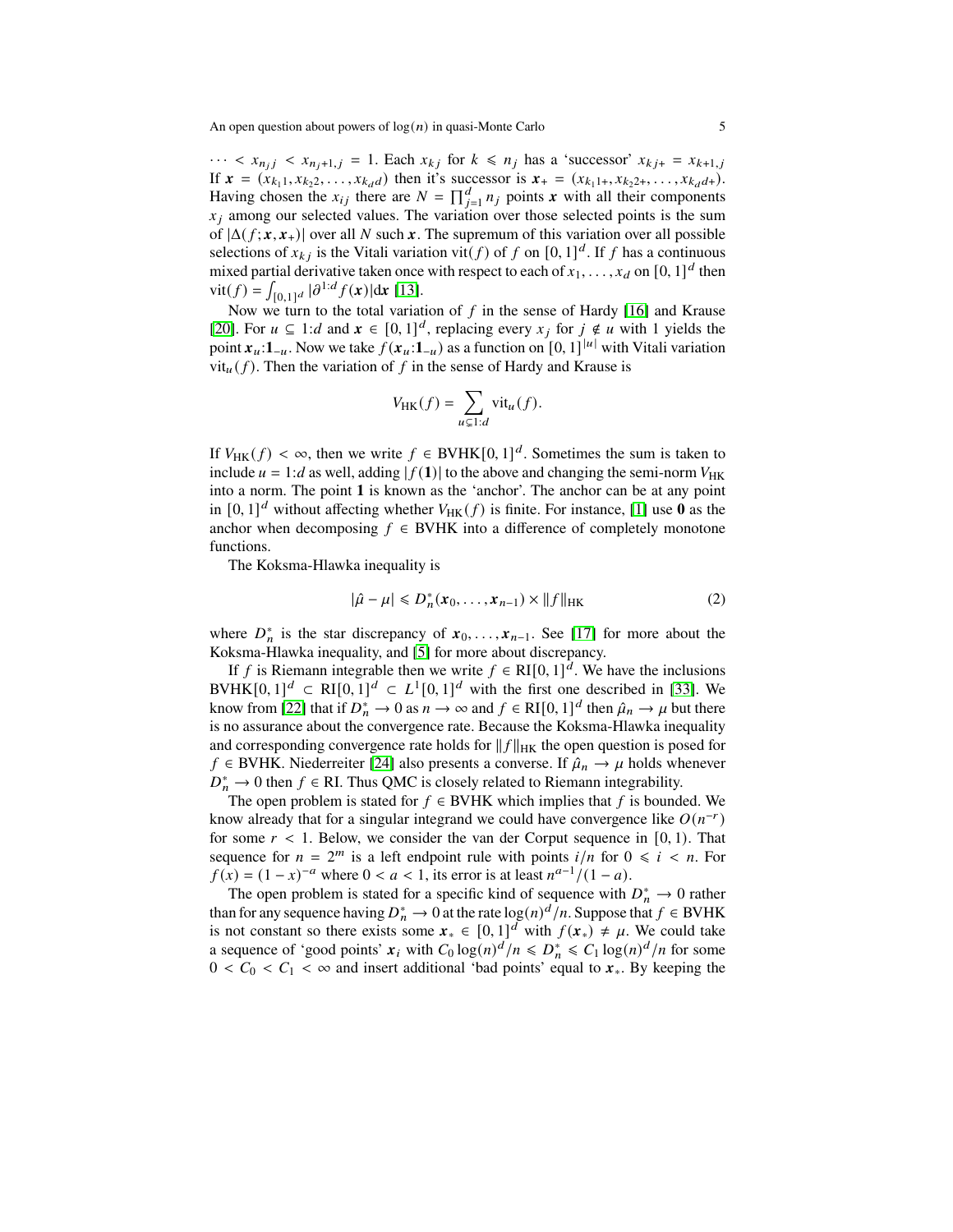fraction of bad points at  $O(\log(n)^d/n)$  we keep the discrepancy rate at  $O(\log(n)^d/n)$ . By making the proportion of bad points a sufficiently large multiple of  $\log(n)^d/n$ asymptotically, we can make the large errors in [\(1\)](#page-1-0) hold infinitely often for any  $c > 0$ . The problem is specified for digital nets but would also be interesting for the Halton points [\[15\]](#page-18-11) or for extensible lattices [\[18\]](#page-18-12), especially if different QMC constructions have different  $r$ .

The open problem is specified in terms of  $r > 1$  because there is an easy example where equation [\(1\)](#page-1-0) holds infinitely often for  $r = 1$  in Section [3.](#page-6-0) We don't have an example where  $r = 1$  is needed along the sequence  $n = 2^m$  for integers  $m \ge 0$ .

The open problem is specified for QMC without randomization because randomized QMC (RQMC) with a stronger condition on  $f$  controls the log powers. Specifically, if  $f \in L^2[0,1]^d$  and we use a scrambled  $(t, d)$ -sequence in base b as Specifically, if  $f \in L^2[0, 1]^{\alpha}$  and we use a scrambled  $(t, d)$ -sequence in base b as in [\[26\]](#page-19-4) then the RMSE is at most  $\sqrt{\Gamma \sigma} n^{-1/2}$  for a maximal gain coefficient  $\Gamma < \infty$ where  $\sigma n^{-1/2}$  is the RMSE in plain MC. Here we take 'controlling the log powers' to mean that the RMSE for RQMC scaled by that of MC is bounded uniformly in  $n$ for fixed f. For scrambled Sobol' sequences  $\Gamma \le 2^{d+t-1}$  while for scrambled Faure sequences  $\Gamma \leq e$ . For results on gain coefficients, see [\[28\]](#page-19-13), [\[25\]](#page-19-14), [\[9,](#page-18-13) Chapter 13], and [\[34\]](#page-19-15). The open question is then about whether randomization is really necessary to remove the log powers or at least reduce them to just  $log(n)^r$  for  $r = 1$ .

Next, we describe  $(t, m, d)$ -nets and  $(t, d)$ -sequences using the formulation from [\[23\]](#page-19-16). For  $k = (k_1, ..., k_d) \in \mathbb{N}_0^d$  $\begin{array}{c} d \\ 0 \end{array}$  and  $\mathbf{c} = (c_1, \ldots, c_d) \in \mathbb{Z}_0^d$  $\int_0^d$  with  $0 \le c_j < b^{k_j}$  the half open hyper-rectangle

<span id="page-5-0"></span>
$$
E(\mathbf{k}, \mathbf{c}) = \prod_{j=1}^{d} \left[ \frac{c_j}{b^{k_j}}, \frac{c_j + 1}{b^{k_j}} \right)
$$
(3)

is called an elementary interval in base *b*. It has volume  $b^{-|k|}$  where  $|k| = \sum_{j=1}^{d} k_j$ . We define its indicator function as

$$
I_{k,c}(x) = I_{k,c}(x;b) = 1\{x \in E(k,c)\}.
$$

For integers  $m \ge t \ge 0, b \ge 2, n = b^m$  and  $d \ge 1$  the points  $x_0, \ldots, x_{n-1} \in [0, 1]^d$ are a  $(t, m, d)$ -net in base b if

$$
\frac{1}{n}\sum_{i=0}^{n-1}I_{k,c}(x_i) = \int_{[0,1]^d}I_{k,c}(x)\mathrm{d}x = b^{-|k|}
$$

holds for all elementary intervals with  $|k| \le m - t$ . Other things being equal, smaller t are better and  $t = 0$  is best, but the choices of d, b, and m impose a lower bound on the possible *t* which may rule out  $t = 0$ . The minT project of [\[37\]](#page-19-17) tracks the best known values of  $t$  as well as some lower bounds on  $t$ .

In this paper we emphasize infinite sequences. The sequence  $x_i \in [0, 1]^d$  for integers  $i \ge 0$  is a  $(t, d)$ -sequence in base b if  $\mathbf{x}_{rb^m}, \ldots, \mathbf{x}_{(r+1)b^{m-1}}$  is a  $(t, m, d)$ -net in base *b* for all  $m \ge t$  and all integers  $r \ge 0$ . These are extensible  $(t, m, d)$ -nets in that the first  $b^{\ell}$  points of a  $(t, d)$ -sequence form a  $(t, m + \ell, d)$ -net for any integer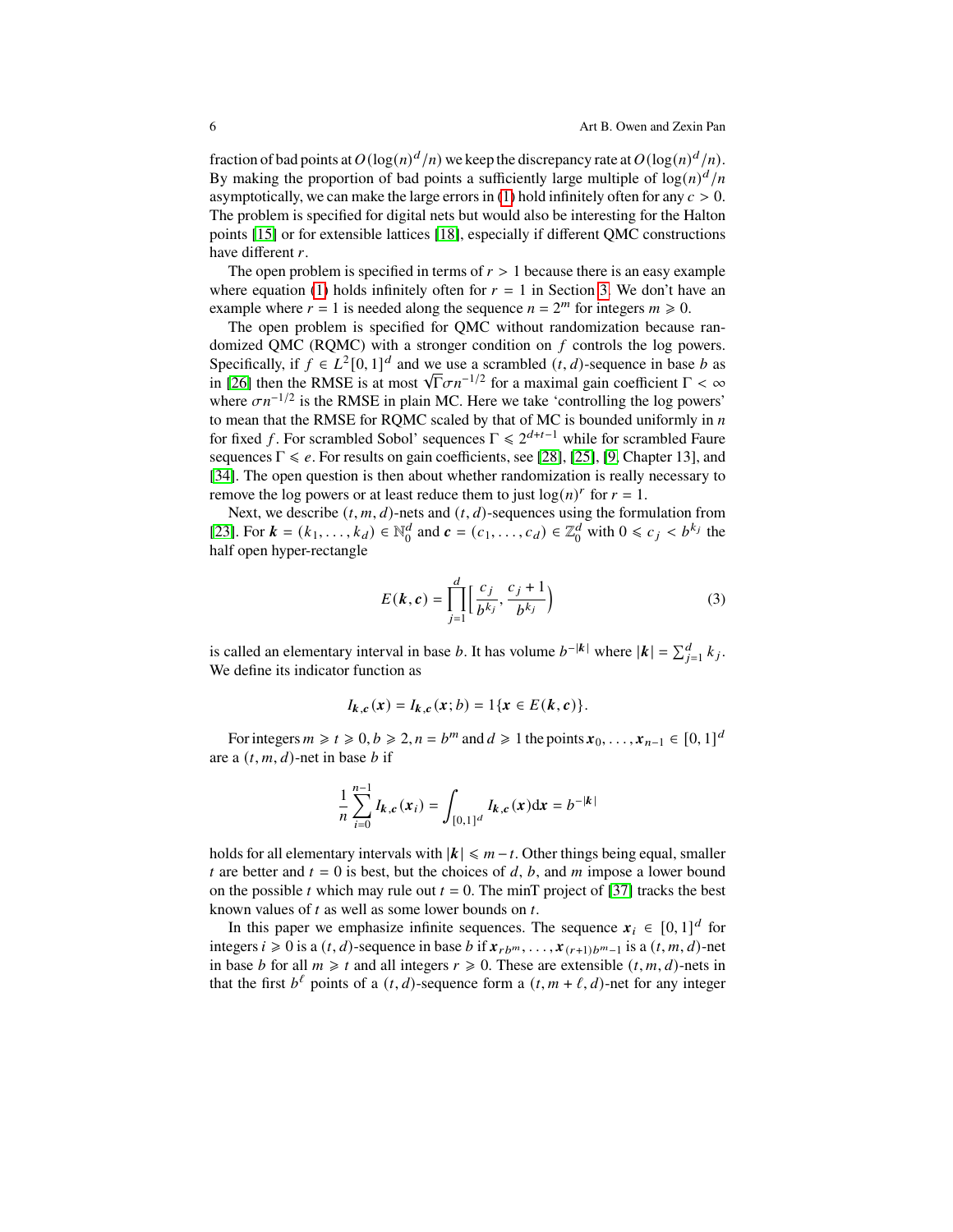$\ell \geq 1$ . The most used  $(t, d)$ -sequences are the  $(0, d)$ -sequences in prime bases  $p \geq d$ of [\[11\]](#page-18-14) and the  $(t, d)$ -sequences in base 2 of [\[39\]](#page-19-18).

We will make special use of the van der Corput sequences in base  $b \ge 2$ . These are (0, 1)-sequences in base *b*. If we write the natural number  $i = \sum_{k=1}^{\infty} i_k b^{k-1}$  with digits  $i_k \in \{0, 1, \ldots, b-1\}$ , then the sum only has  $K(i) < \infty$  nonzero terms and we then set  $x_i = \sum_{k=1}^{K(i)} b^{-k} i_k$ . This sequence has star discrepancy  $D_n^* = O(\log(n)/n)$ . For  $n = b^m$  it is a left endpoint rule containing points  $i/n$  for  $0 \le i < n$  and so it has  $D_n^* = 1/n$  by [\[24,](#page-19-9) Theorem 2.6]. The original van der Corput sequence in base  $b = 2$  is from [\[41\]](#page-19-19).

#### <span id="page-6-0"></span>**3 Discrepancy and the case of**  $d = 1$

Let  $x_0, x_1, \ldots, x_{n-1} \in [0, 1]$ . The local discrepancy of these points at  $\alpha \in [0, 1]$  is

$$
\delta_n(\alpha) = \frac{1}{n} \sum_{i=0}^{n-1} 1\{x_i < \alpha\} - \alpha
$$

and the star discrepancy is  $D_n^* = \sup_{0 \le \alpha \le 1} |\delta_n(\alpha)|$ . The set of  $\alpha \in [0, 1]$  with  $|\delta_n(\alpha)| = o(\log(n)/n)$  has Hausdorff dimension 0 for any sequence  $(x_i)_{i\geqslant0} \subset [0, 1]$ . See [\[14\]](#page-18-15). So  $r = 1$  is not just available for  $d = 1$  it is nearly unavoidable for functions of the form  $f(x) = 1\{x < \alpha\}.$ 

For  $x_i$  taken from the van der Corput sequence, and  $\alpha = \sum_{k=1}^{\infty} a_k/2^k$  for bits  $a_k \in \{0, 1\}$ , Drmota, Larcher and Pillichshammer [\[10\]](#page-18-16) note that  $n | \delta_n(\alpha)|$  is bounded as  $n \to \infty$ , if and only if  $\alpha$  has a representation with only finitely many nonzero  $a_k$ . Further, letting

<span id="page-6-1"></span>
$$
h_{\alpha}(m) = \#\{k < m \mid a_k \neq a_{k+1}\}
$$

their Corollary 1 in our notation has

$$
\lim_{m \to \infty} \frac{1}{2^m} \# \left\{ 1 \le n \le 2^m \mid n\delta_n > (1 - \epsilon)h_\alpha(m) \right\} = 1 \tag{4}
$$

for any  $\epsilon > 0$ . The base 2 representation of 2/3 is  $0.10101 \cdots$  and so  $h_{2/3}(m) = m$ . It follows that  $f(x) = 1\{x < 2/3\}$  has  $|\hat{\mu}_n - \mu| > c \log(n)/n$  infinitely often for some  $c > 0$ . Even more, the fraction of such *n* among the first  $N = 2^m$  sample sizes becomes ever closer to 1 as  $m \to \infty$ . For a discussion about how 'good sample sizes' for an equal weight rule must be spaced apart geometrically, see [\[32\]](#page-19-20). Equation [\(4\)](#page-6-1) shows a sense in which 'bad sample sizes' can become dense.

That  $1\{x < 2/3\}$  is a persistent fooling function for the van der Corput sequence shows that  $r = 1$  is attainable for equation [\(1\)](#page-1-0). That is why the open problem is stated for  $r > 1$ . The case  $r = 2$  would be of special interest, but any  $r > 1$  requires  $d \ge 2$ by the Koksma-Hlawka inequality.

For integration, it is advisable to use  $n = b^m$  for  $m \ge 0$  in the van der Corput sequence. Then the Koksma-Hlawka inequality gives us  $|\hat{\mu}_{b^m} - \mu| = O(1/b^m)$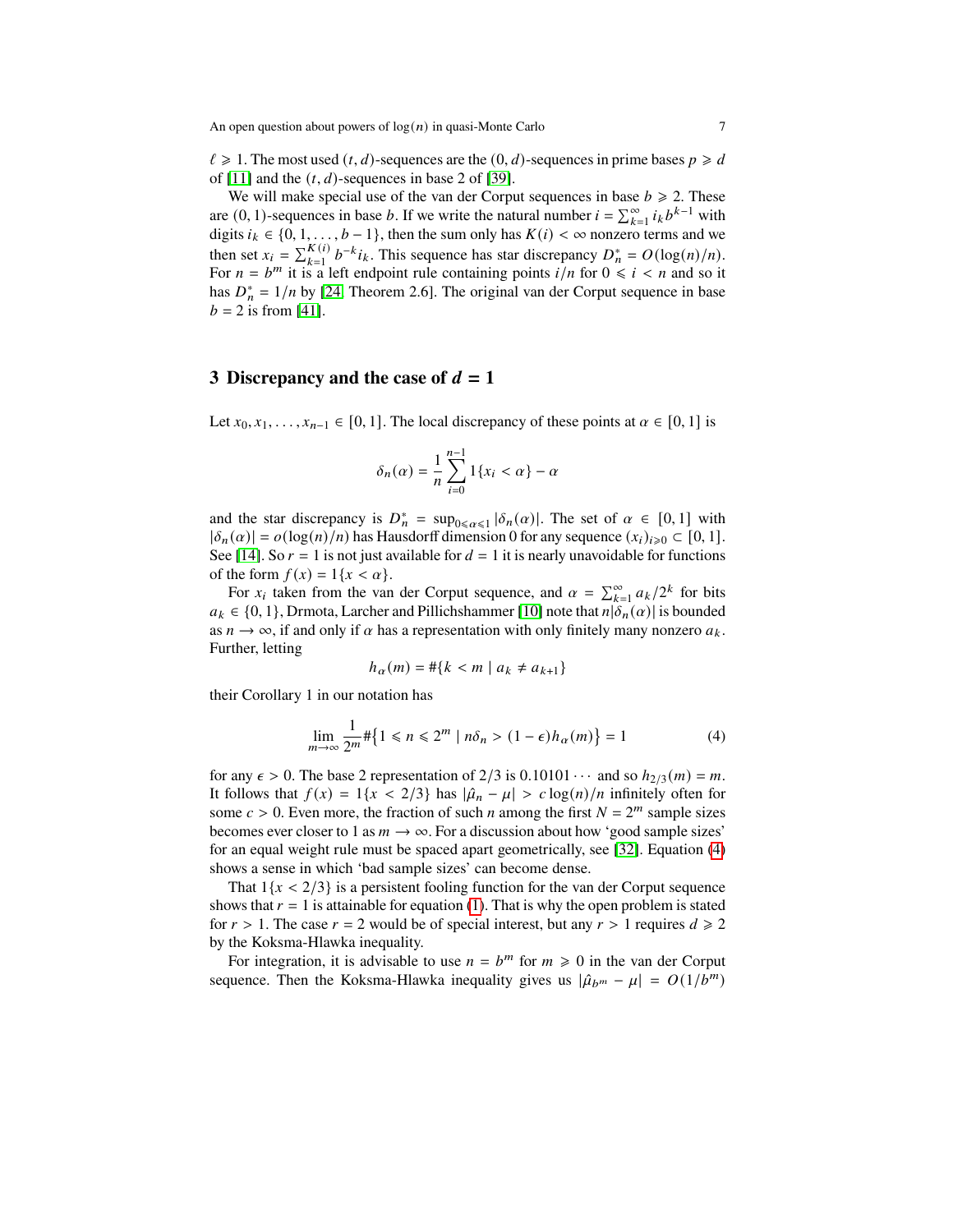as  $m \to \infty$  for any f of bounded variation on [0, 1] because the van der Corput sequence has  $D_{b^m}^* = b^{-m} = 1/n$ . Any  $(t, d)$ -sequence for  $d = 1$  has  $D_{b^m}^* = O(1/n)$ . For  $d = 1$ , bounded variation in the sense of Hardy and Krause reduces to the familiar one dimensional notion of bounded variation. As a result a log power  $r > 0$  can apply to the limit as  $n \to \infty$  through positive integers but not as  $n = b^m$  for  $m \to \infty$ .

If we average the local discrepancy over  $\alpha$  we get

$$
\int_0^1 \delta_n(\alpha) = \frac{1}{n} \sum_{i=0}^n x_i - \frac{1}{2}
$$

which is the integration error for the function  $f(x) = x$ . Reference [\[10\]](#page-18-16) gives a sense in which the van der Corput sequence is worst among all digital  $(0, 1)$ -sequences in base 2 with nonsingular upper triangular generating matrices. Next we show that  $f(x) = x$  is also a persistent fooling function for the van der Corput sequence.

We use sample sizes *n* with base 2 expansion  $10101 \dots 101$ . That is, for some  $L \geq 1$ 

<span id="page-7-0"></span>
$$
n = n_L = \sum_{\ell=0}^L 4^{\ell}.
$$

The first few values of  $n_l$  are 1, 5, 21, 85, 341, 1365, and 5461.

<span id="page-7-1"></span>**Proposition 1** *For integers*  $0 \le i \le n$ , let  $x_i$  be the *i*'th van der Corput point in base 2*. Then*

$$
\sum_{i=0}^{n-1} x_i = \sum_{k=1}^{\infty} \lfloor 2^{-k-1} n \rfloor + (2^{-k} n - 2 \lfloor 2^{-k-1} n \rfloor - 1)_+.
$$
 (5)

*Proof* As *i* increases from 0, the *k*'th digit of  $x_i$  comes in alternating blocks of  $2^k$ zeros and  $2^k$  ones, starting with zeros. For  $0 \le i \le r2^{k+1}$  with an integer  $r \ge 0$ , the k'th digits sum to  $r2^k$  because there are r complete blocks of  $2^k$  ones. The number of ones among  $i_k$  for  $0 \le i \le n$  is then

$$
2^k\lfloor 2^{-k-1}n\rfloor+(n-2^{k+1}\lfloor 2^{-k-1}n\rfloor-2^k)_+
$$

where  $z_+ = \max(z, 0)$ . The first term counts ones from  $\lfloor 2^{-k-1}n \rfloor$  complete blocks of  $2^{k+1}$  indices. That leaves an incomplete block of  $n - 2^{k+1} \lfloor 2^{-k-1} n \rfloor$  indices i of which the first  $2^k$ , should there be that many, must be 0s. Any indices past the first  $2<sup>k</sup>$  are ones providing the second term above. To complete the proof, the  $k$ 'th digits have a coefficient of  $2^{-k}$  in  $x_i$  and summing over digits yields [\(5\)](#page-7-0).  $\Box$ 

The sum over  $k$  in [\(5\)](#page-7-0) only needs to go as far as the number of nonzero binary digits in  $n - 1$ . For larger k, both parts of the k'th term are zero.

**Proposition 2** *For*  $L \ge 0$ , let  $n_L = \sum_{\ell=0}^L 4^{\ell}$ . For integers  $i \ge 0$  let  $x_i$  be the van der *Corput points in base* 2 *and for*  $n \ge 1$  *let*  $\hat{\mu}_n = (1/n) \sum_{i=0}^{n-1} x_i$ *. Then* 

$$
\limsup_{L \to \infty} \frac{n_L}{\log(n_L)} |\hat{\mu}_{n_L} - 1/2| > c
$$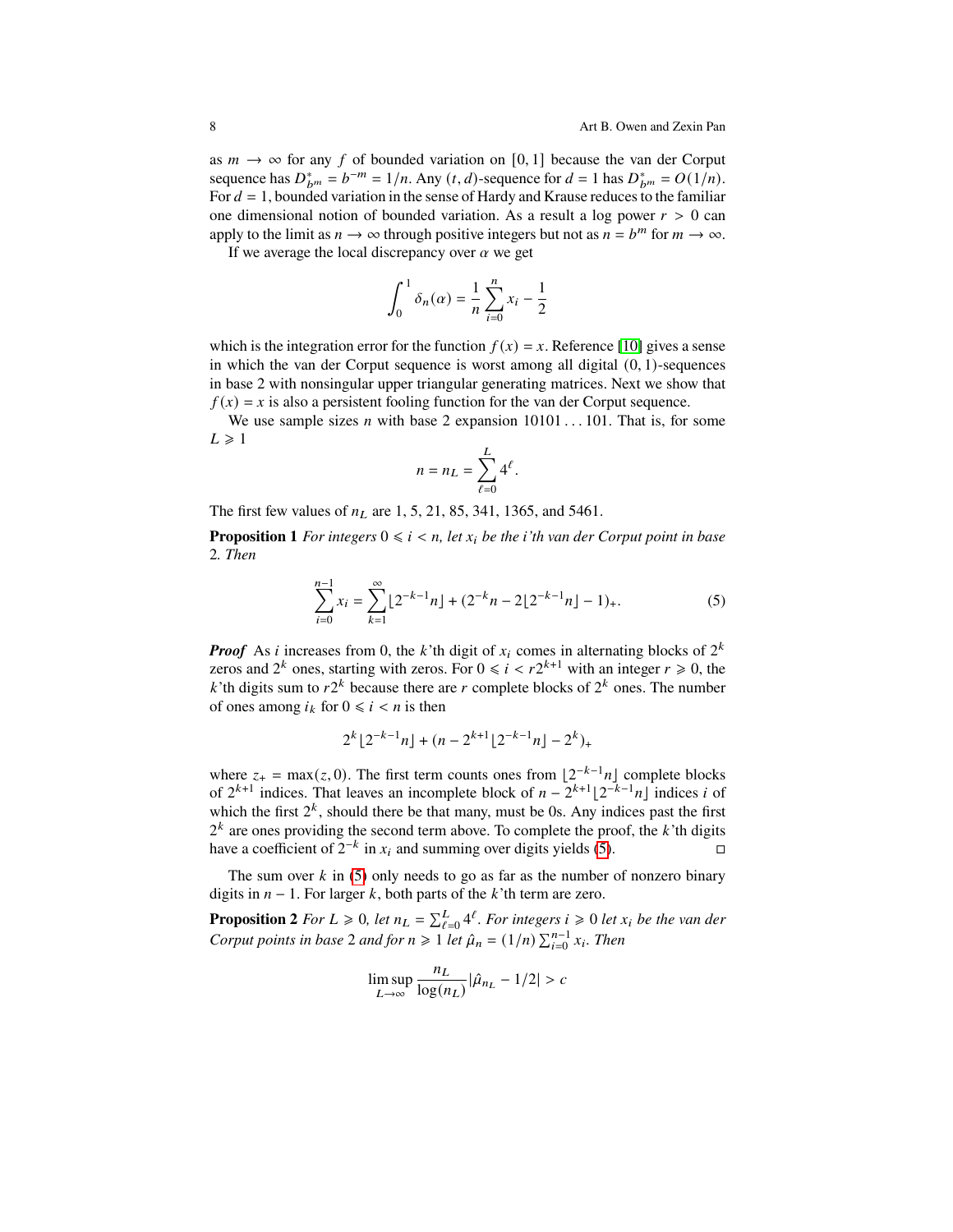An open question about powers of  $log(n)$  in quasi-Monte Carlo 9

*for infinitely many*  $L$  *if*  $0 < c < 1/(8 \log(2))$ *.* 

*Proof* We need  $K(n_L) = 2L - 1$  base 2 digits to represent  $n_L$ . We can write  $n_L = \sum_{\ell=0}^{L} 2^{2\ell}$ . Then for  $1 \le k \le 2L - 1$ ,

$$
\lfloor 2^{-k-1} n_L \rfloor = \left\lfloor 2^{-k-1} \sum_{\ell=0}^L 2^{2\ell} \right\rfloor = 2^{-k-1} n_L - \sum_{\ell=0}^{\lfloor (k-1)/2 \rfloor} 2^{2\ell - k - 1}.
$$

Next

$$
\theta_k \equiv \sum_{\ell=0}^{\lfloor (k-1)/2 \rfloor} 2^{2\ell - k - 1} = 2^{-k-1} \sum_{\ell=0}^{\lfloor (k-1)/2 \rfloor} 2^{2\ell} = 2^{-k-1} \frac{4^{\lfloor (k+1)/2 \rfloor} - 1}{3}
$$

and

$$
(2^{-k}n_L - 2\lfloor 2^{-k-1}n_L \rfloor - 1)_+ = (2^{-k}n_L - 2^{-k}n_L + 2\theta_k - 1)_+ = (2\theta_k - 1)_+
$$

Because  $\theta_k < 1/3$  we have  $(2\theta_k - 1)_+ = 0$ . Using Proposition [1,](#page-7-1)

$$
\frac{1}{n_L} \sum_{i=0}^{n_L - 1} x_i = \frac{1}{n_L} \sum_{k=1}^{K(n_L)} \left[ 2^{-k-1} n_L \right] = \frac{1}{n_L} \sum_{k=1}^{K(n_L)} 2^{-k-1} n_L - \theta_k
$$

$$
= \frac{1}{2} - 2^{-K(n_L) - 1} - \frac{1}{n_L} \sum_{k=1}^{K(n_L)} \theta_k.
$$

Now because  $\theta_k \ge \theta_2 = 1/8$ ,  $|\hat{\mu}_{n_L} - 1/2| \ge K(n_L)/(8n_L)$  and so

$$
\frac{n_L}{\log(n_L)} |\hat{\mu}_{n_L} - 1/2| \ge \frac{K(n_L)}{8 \log(n_L)} > \frac{1}{8} \frac{2L - 1}{(L + 1) \log(4)} \to \frac{1}{4 \log(4)}.
$$

This pattern with  $n<sub>L</sub>$  was found empirically, though in hindsight it could have been anticipated based on results like those in [\[10\]](#page-18-16). The empirical investigation involves computing  $n|\hat{\mu}_n - \mu|$  for  $1 \le n \le 2^m$  and some large m and finding which values of *n* set a record for largest scaled error. That is  $n|\hat{\mu}_n - \mu| > \max_{1 \leq \tilde{n} \leq n} \tilde{n}|\hat{\mu}_{\tilde{n}} - \mu|$ . The record values were then turned into their base 2 representation. A common pattern among the base 2 representations of the record holders was an alternation between 0s and 1s.

We can see why the sample sizes  $n<sub>L</sub>$  give unusually innaccurate estimates of the integral of  $x$  in the van der Corput sequence. Those values of  $n$  consistently miss getting into the 'ones block' for digit  $k$ .

The integrands x and  $1\{x < 2/3\}$  both have total variation one. It would be interesting to know what integrand of total variation one has the largest value for  $\limsup_{n\to\infty} n|\hat{\mu}_n - \mu|/\log(n)$  in the van der Corput sequence.

Figure [1](#page-9-1) shows some empirical behavior of the scaled errors for the two integrands we considered in this section. Empirical results like this can point towards a likely theoretical conclusion but of course they do not establish it. Seeing how the empirical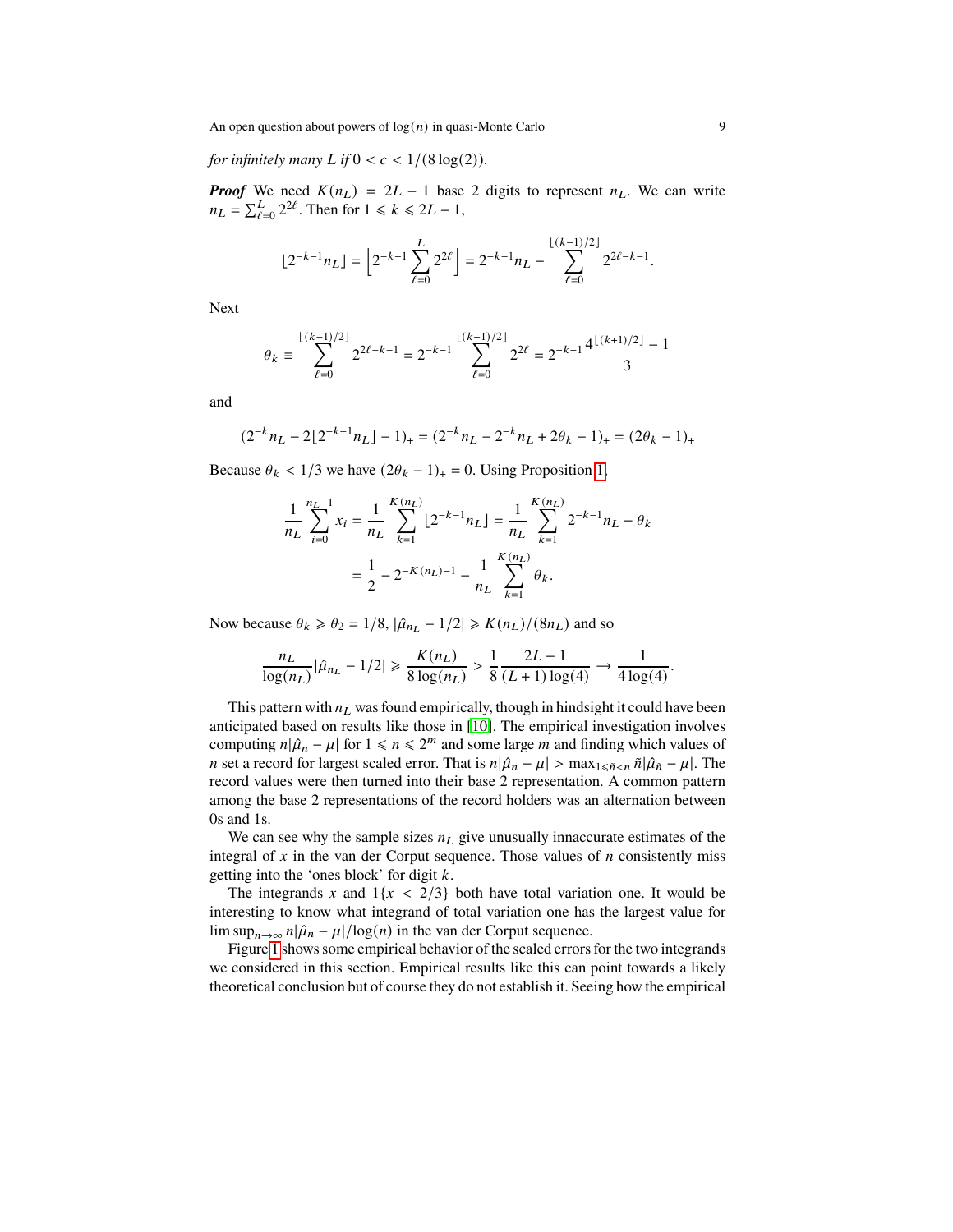

<span id="page-9-1"></span>**Fig. 1** Both panels show the scaled error  $n|\hat{\mu}_n - \mu|$  versus *n* for the first  $2^{14}$  points of the van der Corput sequence. The top panel has the integrand  $f(x) = x$  and the values for  $n = n<sub>L</sub>$  are indicated with open circles. The bottom panel has the integrand  $f(x) = 1\{x < 2/3\}$  and the values  $n = \tilde{n}_L$ are indicated.

results come out also suggests what to search for in the literature regarding prior results. The scaled error there is essentially the number of observations by which the count of points in [0, 2/3) differs from  $2n/3$ . It is  $n|\delta_n(2/3)|$  which is the customary scaling in the discrepancy literature.

#### <span id="page-9-0"></span>**4** Empirical investigations for  $d = 2$

This section reports on an empirical search for an integrand with errors that are  $\Omega(\log(n)^2/n)$ . That is there is some  $c > 0$  with  $|\hat{\mu}_n - \mu| > c \log(n)^2/n$  for infinitely many  $n$  for a QMC sequence and an integrand of bounded variation. The search was conducted with some knowledge of the weakness of given QMC constructions. It failed to turn up any good candidates. This does not mean that there are none. It is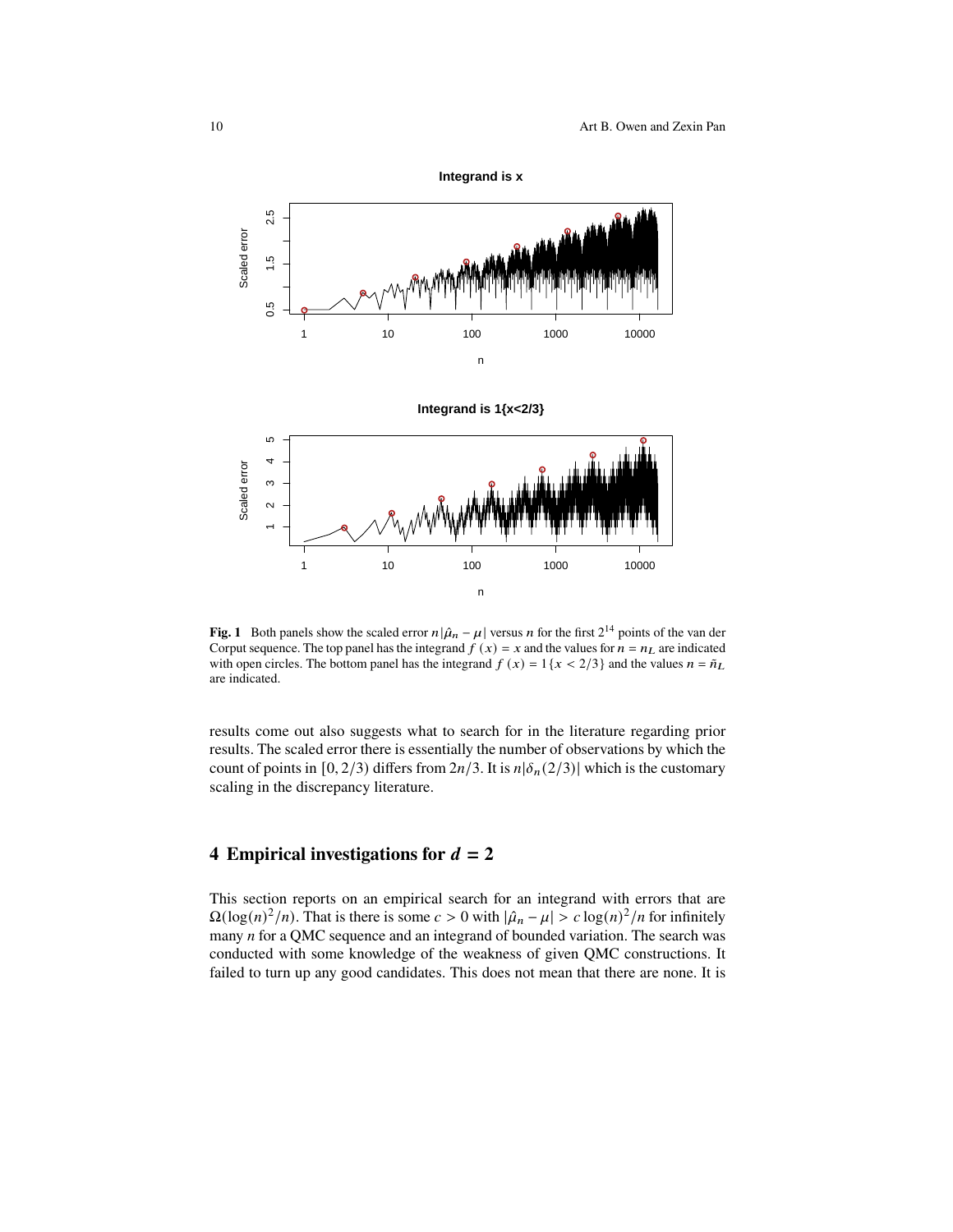possible that an appropriate integrand was not investigated. It is also possible that an integrand investigated empirically has errors that appear to be  $O(\log(n)/n)$  for the values of *n* investigated but requires  $r = 2$  or some other  $r > 1$  for larger *n*.

The search must take place with  $d \ge 2$  and so  $d = 2$  is the natural first place to look for a problematic integrand. It is clear that the integrand should not be additive because then integrating it involves a sum of two one dimensional integration problems where we know  $r > 1$  is not needed. We look at two generalizations of the van der Corput sequence. The first is the Halton sequence for  $d = 2$ . In that sequence  $x_{i1}$  is the van der Corput sequence in base 2 and  $x_{i2}$  is the van der Corput sequence in base 3. The second sequence is the Sobol' sequence in base 2. It has  $t = 0$  and like the Halton points, the first component  $x_{i1}$  is the van der Corput sequence in base 2.

There is some work in geometric discrepancy that is close enough to mention. Let S be a square within  $[0, 1]^d$ . Given *n* points in  $[0, 1]^2$  there is a function *f* that is the indicator function of the image of  $S$  under translation or rotation (taken modulo 1, so treating [0, 1]<sup>2</sup> as a flat torus) with a discrepancy larger than  $c_1n^{-7/8}$  but no such function with discrepancy larger than  $c_2n^{-7/8} \log(n)^{1/2}$  [\[2,](#page-18-17) Theorem 22A]. Such integrands do not have bounded variation when the square is not aligned with the coordinate axes, so they don't answer the open problem. This class of integrands is somewhat smaller than others for which geometric discrepancy is studied. Larger classes include reflections and dilations as well or the construction of polygons with some prescribed number  $k$  sides or whose sides all form one of  $k$  prescribed angles with the horizontal axis.

We look first at the scaled error  $n|\hat{\mu}_n - \mu|$  for  $f(x_i) = (x_{i1} - 1/2)(x_{i2} - 1/2)$ . This integrand has mean zero and two dimensional Vitali variation of one. For the Halton sequence, the scaled error equals  $1/4$  when  $n = 1$  and it remains below  $1/4$ for  $2 \le n \le 2^{20}$  $2 \le n \le 2^{20}$  $2 \le n \le 2^{20}$ . It repeatedly approaches 1/4 from below. Figure 2 shows the first 2<sup>19</sup> scaled errors for this product integrand for both Halton and Sobol' points. For Sobol' points we also see a recurring pattern with no sign that  $r > 0$  will be needed. By plotting only  $2^{19}$  points instead of all  $2^{20}$  it becomes possible to see something of the structure within the triangular peaks for the Sobol' points. The linear scale for  $n$  (versus a logarithmic one) shows a clear pattern. A pattern such as the one we see for Sobol' points is ordinarily 'not an accident'. There is no evidence that a logarithmic exponent  $r > 0$  is necessary for either of these sequences and this f, making this function a poor candidate to explore further in a search for a function that needs  $r > 1$ .

One other challenging integrand for van der Corput points in base 2 was  $1\{x \leq \}$ 2/3}. For the Sobol' points we then take  $f(x) = \prod_{j=1}^{2} (1\{x_j < 2/3\} - 2/3)$  for  $d = 2$ . Compared to  $\prod_{j=1}^{2} 1\{x_j < 2/3\}$  we have removed the additive contribution to the integrand that we know is integrated at the  $log(n)/n$  rate making it easier to discern the effect of the bivariate component. For Halton points, we do not use 2/3 as that has a terminating expansion in base 3 that defines the second component of the  $x_i$ . We use  $f(x) = (1\{x_1 < 2/3\} - 2/3)(1\{x_2 < 3/5\} - 3/5)$  for Halton points because 3/5 does not have a terminating expansion in base 3 that could make the problem artificially easy. Both of these functions have two dimensional Vitali variation equal to one, just like  $\prod_{j=1}^{2} (x_j - 1/2)$ . Figure [3](#page-12-0) shows the scaled errors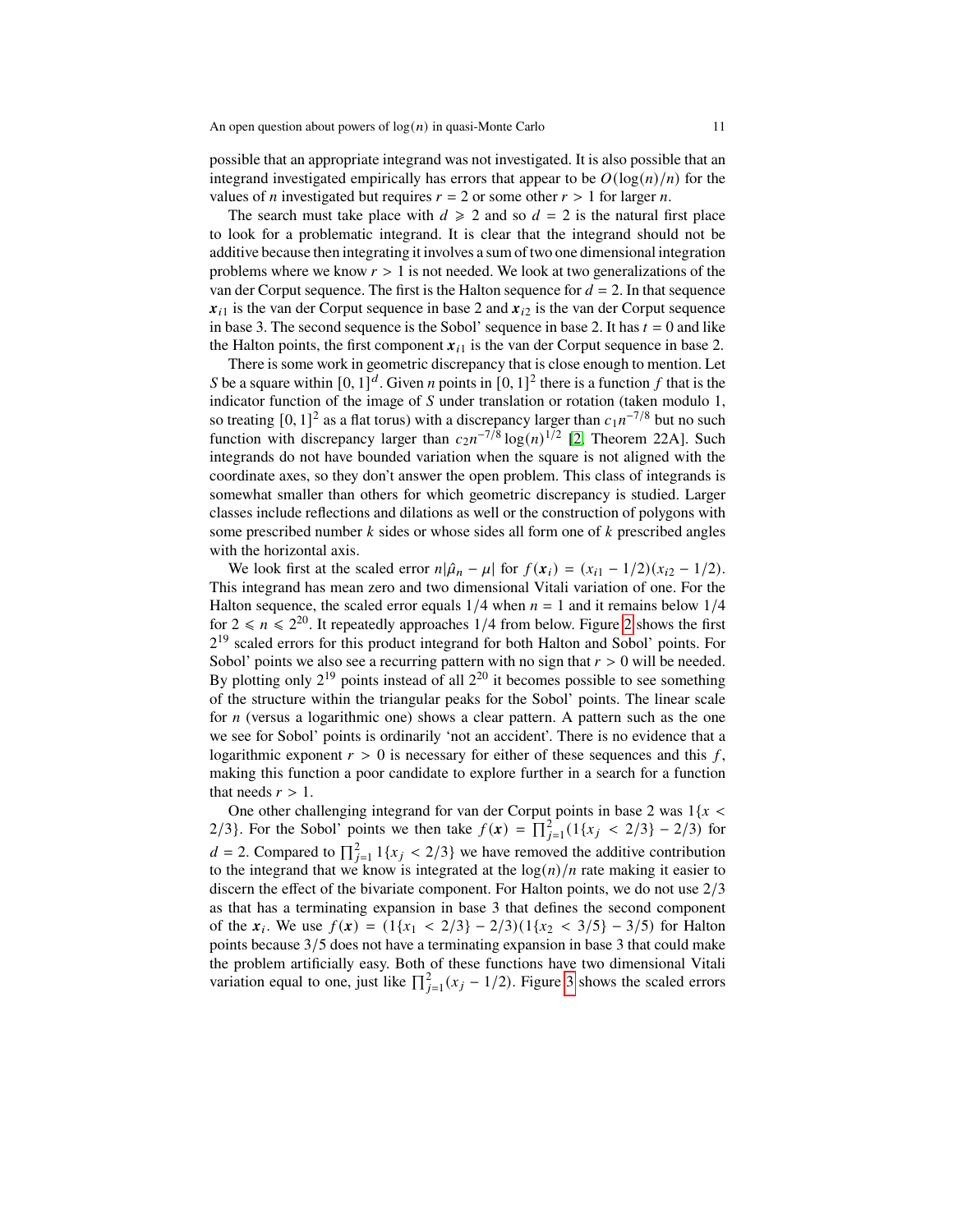

Halton:  $f(x) = (x1-1/2)(x2-1/2)$ 

<span id="page-11-0"></span>**Fig. 2** The panels show scaled errors  $n|\hat{\mu}_n - \mu|$  versus *n* for the integrand  $f(x) = (x_1 - 1/2)(x_2 1/2$ ) on  $[0, 1]^2$ . The top panel is for Halton points and the bottom one is for Sobol' points.

 $n|\hat{\mu} - \mu|/log(n)$ . The logarithmic scaling in the denominator is there so that a value of  $r > 1$  would give an infinite series of new records. We don't see many such new records for  $n \le 2^{22}$  for either of the two test cases. These integrands were designed to exploit weaknesses in the Sobol' and Halton sequences and they did not produce the appearance of errors growing faster than  $log(n)/n$ . It remains possible that errors grow like  $\log(n)^2/n$  but with the records being set very sparsely. The situation is quite different from Figure [1](#page-9-1) in the one dimensional case.

There are some other integrands that could be difficult for QMC. A badly approximable irrational number  $\theta$  is one where the distance between  $n\theta$  and  $\mathbb Z$  is above  $c/n$  for some  $c > 0$  and all n. For instance,  $\theta = \sqrt{2} - 1$  is badly approximable. An integrand like  $\prod_{j=1}^{d} (1_{x_j < \theta} - \theta)$  could pose a challenge to QMC methods, but some exploration with Halton and Sobol' points was inconclusive: there was no empirical indication that  $r > 1$  would be required. Another potentially difficult integrand is  $\prod_{j=1}^{d} (x_j^{\theta} - 1/(1 + \theta))$  for  $0 < \theta < 1$ . Partial derivatives of this integrand with respect to a subset of components  $x_j$  are unbounded. That would make them fail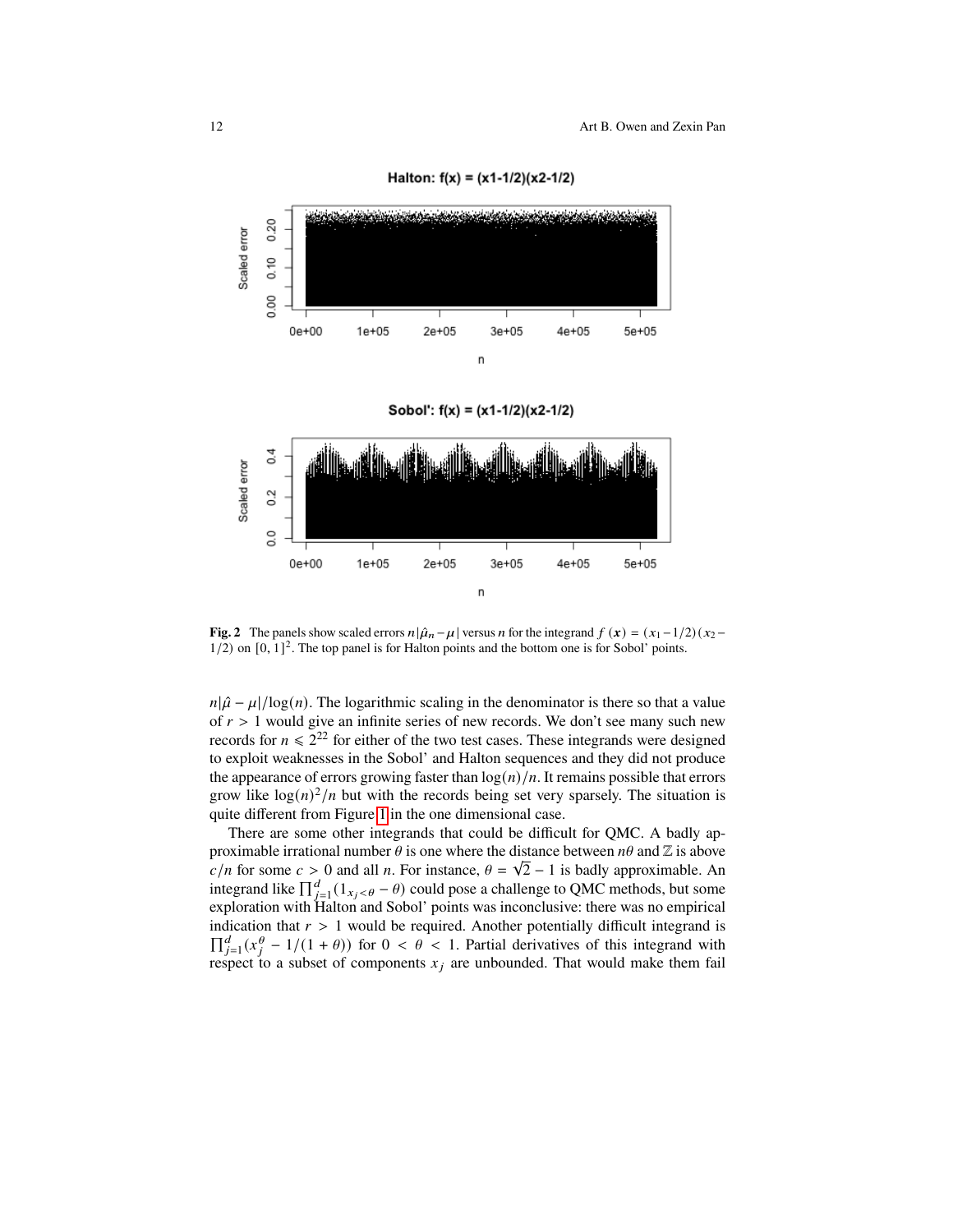

Sobol: (I(x1<2/3)-2/3)\*(I(x2<2/3)-2/3)

Halton: (I(x1<2/3)-2/3)\*(I(x2<3/5)-3/5)



<span id="page-12-0"></span>**Fig. 3** The panels show scaled errors  $n|\hat{\mu}_n - \mu|/\log(n)$  versus  $n > 1$ . The top panel has  $f(x) = (1\{x_1 < 2/3\} - 2/3) \times (1\{x_2 < 2/3\} - 2/3)$  for Sobol' points. The bottom panel has  $f(x) = (1\{x_1 < 2/3\} - 2/3) \times (1\{x_2 < 3/5\} - 3/5)$  for Halton points.

the sufficient conditions for scrambled nets to attain  $O(n^{-3+\epsilon})$  variance in [\[42,](#page-19-21) [31\]](#page-19-6). These integrands did not show a need for  $r > 1$ .

Next, we consider the function  $f(x) = 1\{x_1 + x_2 < 1\}$ . This integrand has infinite Vitali variation over  $[0, 1]^2$ . Therefore it also has infinite Hardy-Krause variation and so the Koksma-Hlawka bound degenerates to +∞. Because  $||f||_{\infty} = 1$  we know that  $|\hat{\mu}_n - \mu| \le 1$  but this does not improve with *n*. As a result a finding that  $r > 1$  is necessary for this integrand would not answer the open problem. It remains interesting to see what happens because the case is not covered by QMC theory without randomization.

Figure [4](#page-13-1) shows scaled errors for this integrand, using an exponent of  $r = 1$  for  $log(n)$ . There is a striking difference between the results for Sobol' points versus Halton points. We see a few approximate doublings of the scaled error for Sobol' points even when using  $r = 1$ . This does not prove that we need  $r > 1$  here; perhaps we saw the last doubling or perhaps similar jumps for larger  $n$  arise at extremely sparse intervals. It does serve to raise some additional questions. For instance, why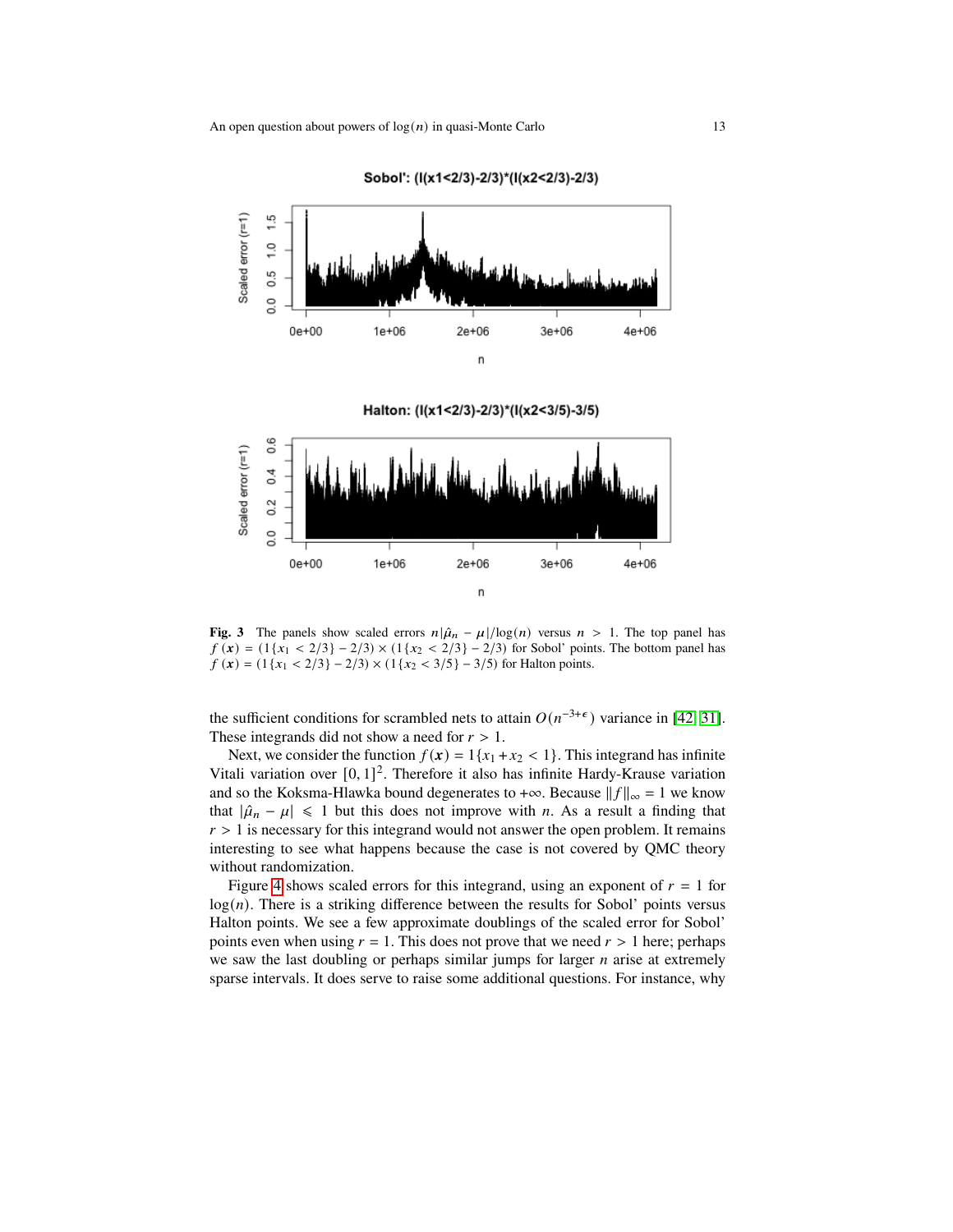

<span id="page-13-1"></span>**Fig. 4** This shows scaled errors  $n|\hat{\mu}_n - \mu|/\log(n)$  versus  $n > 1$ . The integrand is  $1\{x_1 + x_2 < 1\}$ which has infinite Vitali variation on  $[0, 1]^2$ . The upper curve is for Sobol' points. The lower curve is for Halton points. There is a reference line at scaled error of zero.

are Halton points so much more effective on this integrand, and to which other integrands of unbounded variation might that apply? For smooth integrands, Sobol' points commonly perform much better when  $n$  is a power of two than otherwise. Here, those sample sizes did not bring much better outcomes.

# <span id="page-13-0"></span>**5 Very large for Sobol' nets**

If we restrict to sample sizes  $n = 2^m$  for  $m \ge 0$  then we can use properties of the generating matrices of Sobol' sequences to compute the scaled error  $n|\hat{\mu} - \mu|$  for very large *n* when *f* is the indicator function of a set [0, *a*). The first  $n = 2^m$  Sobol' points form a  $(t, m, s)$ -net in base 2 for which the Koksma-Hlawka bound gives a rate of  $O(n^{-1} \log(n)^{d-1})$ . As a result we must look to  $d = 3$  or larger for a problem that needs  $r > 1$ . We choose  $\boldsymbol{a} = (2/3, 2/3, \ldots, 2/3)$  of length d as 2/3 is difficult to approximate in base 2.

We can partition  $[0, 2/3)^d$  into a countable number of elementary intervals in base 2. The number of points of the digital net  $x_0, \ldots, x_{b^{m-1}}$  that are in  $E(k, c)$ equals the number of solutions  $\vec{i} \in \{0, 1\}^m$  to a linear equation  $C\vec{i} = \vec{a} \mod 2$  for a matrix  $C \in \{0,1\}^{\vert k \vert \times m}$  that takes the first  $k_j$  rows from the j'th generating matrix of the digital net, for  $j = 1, ..., d$  and some  $\vec{a} \in \{0, 1\}^m$ . See [\[34\]](#page-19-15) for a description and a discussion of how to find the number of such points. The Sobol' points we use have the direction numbers from Joe and Kuo [\[19\]](#page-18-18).

To make the computation finite, we replace  $[0, 2/3)^d$  by  $[0, a_m)^d$  where  $a_m =$  $\lfloor 2^m (2/3) \rfloor / 2^m$ . For  $a \in (0, 1)$  let  $\mu(a) = a^d$  and  $\hat{\mu}(a) = (1/n) \sum_{i=0}^{n-1} 1_{x_i \in [0, a]^d}$ . Then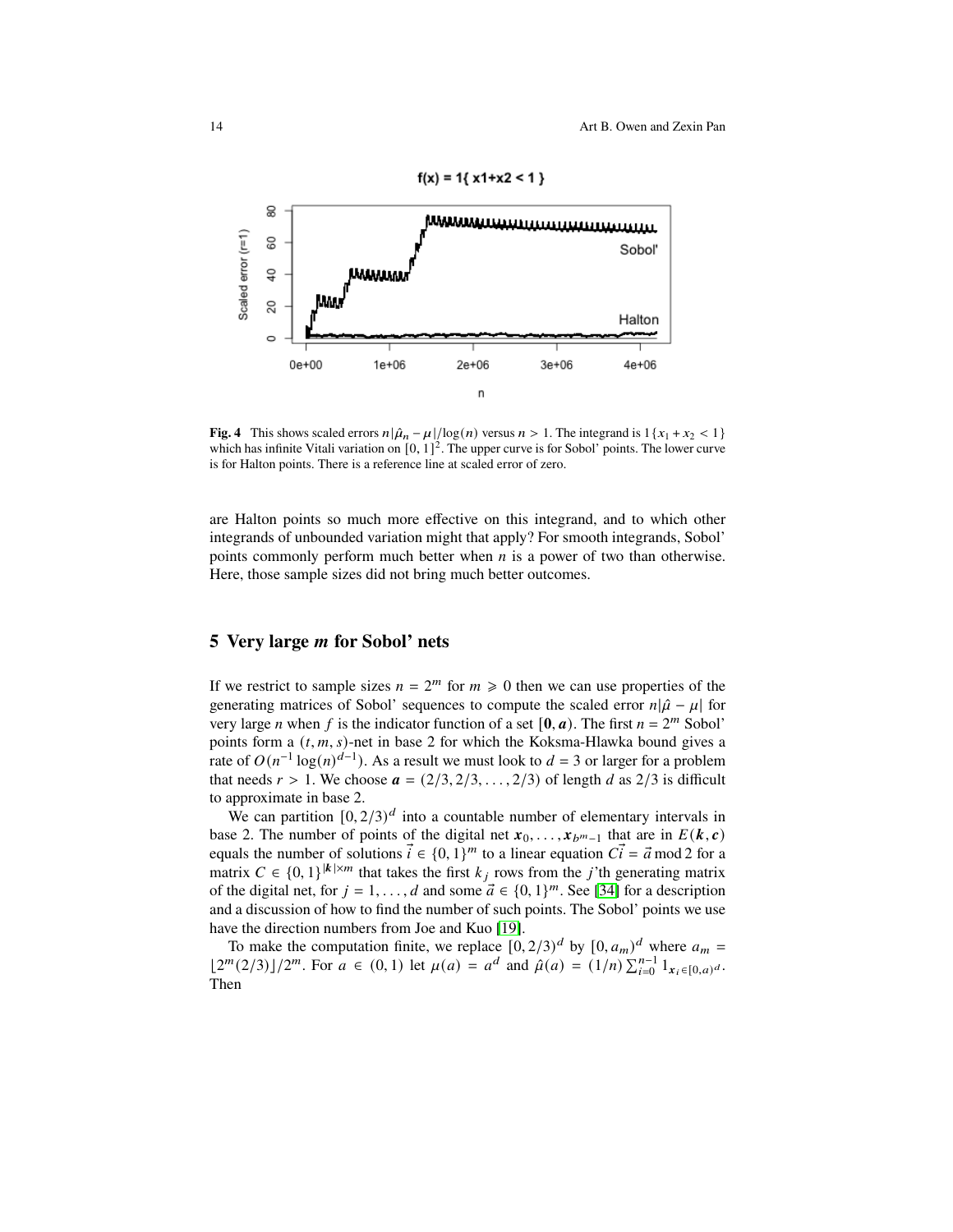

<span id="page-14-1"></span>**Fig. 5** The panels show the signed scaled error  $n(\hat{\mu} - \mu)$  for a Sobol' sequence when  $f =$  $\prod_{j=1}^{d} 1_{x_j < 2/3}$ . The panels have  $d = 2, 3, 4$ . The sample sizes go to  $2^{100}$  for  $d = 2, 3$  and to  $2^{50}$  for  $d = 4$ . The computed values differ from the true ones by at most d for all m.

$$
0 \leq \mu\left(\frac{2}{3}\right) - \mu(a_m) = \left(\frac{2}{3} - a_m\right) \sum_{j=0}^{d-1} \left(\frac{2}{3}\right)^j a_m^{d-j-1} \leq \left(\frac{2}{3}\right)^{d-1} \frac{d}{n}.
$$

The number of the first *n* Sobol' points that belong to  $[0, 2/3)^d \setminus [0, a_m)^d$  is at most d. Therefore

$$
0\leq \hat{\mu}(2/3)-\hat{\mu}(a_m)\leq \frac{d}{n}.
$$

Now

$$
n(\hat{\mu}(2/3) - \mu(2/3)) - n(\hat{\mu}(a_m) - \mu(a_m))
$$
  
=  $n(\hat{\mu}(2/3) - \hat{\mu}(a_m) - n(\mu(2/3) - \mu(a_m))$   
 $\in [-(2/3)^{d-1}d, d] \subseteq [-4/3, d]$ 

so the absolute error in using  $n((\hat{\mu}(a_m) - \mu(a_m))$  instead of  $n((\hat{\mu}(2/3) - \mu(2/3)))$ is at most  $d$ .

Figure [5](#page-14-1) shows the results for  $d = 2, 3, 4$ . For  $d = 2$  we see a strong linear trend lines in the scaled error consistent with needing  $r = 1$ . For  $d = 3, 4$  the trend is not obviously linear but it does not have a compelling  $r > 1$  pattern even at  $n = 2^{50}$  for  $d = 4$  or  $n = 2^{100}$  for  $d = 3$ .

# <span id="page-14-0"></span>**6 Oversampling or avoiding the origin**

For both Halton and Sobol' points,  $x_0 = 0$ . Halton points avoid the orgin thereafter, a bit more than random points would [\[30\]](#page-19-7). Sobol' points do not avoid the origin like that. Instead every elementary interval  $E(k, c)$  in base 2 contains either no points of a Sobol' net or contains a number equal to a power of two. When it is a power of two it is at least  $2^{|k|-m}$  but can be more. If  $c = 0$ , then  $E(k, c)$  is not empty. It is either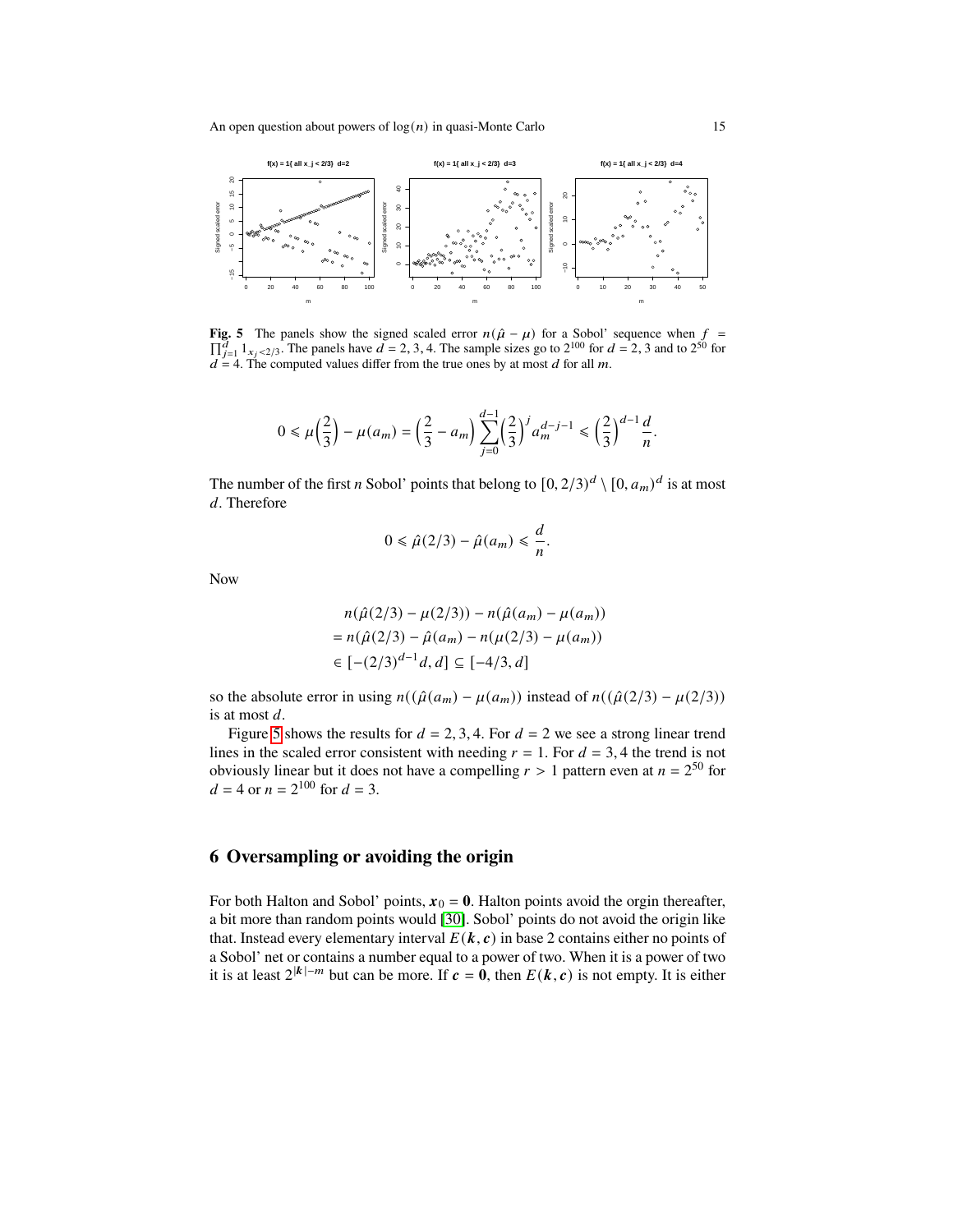properly filled having  $2^{|k|-m}$  of the points or it is overfilled, so Sobol' sequences favor the region near the origin.

This suggests a strategy of taking a weighted sum of indicators of  $E(k, 0)$  to get a bad result for the Sobol' points. For  $\mathbf{k} = (k_1, \dots, k_d) \in \mathbb{N}_0^d$  $\begin{pmatrix} d \\ 0 \end{pmatrix}$  and  $\mathbf{c} = (c_1, \ldots, c_d) \in$  $\mathbb{Z}_q^d$  $_0^d$  with  $0 \le c_j < b^{k_j}$  we let

$$
I_{k,c}(x)=1\{x\in E(k,c)\}.
$$

denote the indicator function of the elementary interval  $E(k, c)$  from [\(3\)](#page-5-0). Then we consider functions  $f$  with representation

$$
f(\mathbf{x}) = \sum_{k} \sum_{c \, |k} \lambda_{k,c} I_{k,c}(\mathbf{x}) \tag{6}
$$

where k is summed over  $\mathbb{N}_0^d$  $\mathbf{d}_0^d$ , and given  $\mathbf{k}$ , the *j*'th component of  $\mathbf{c}$  is summed over  $\mathbb{Z}_{b^{k_j}} = \{0, 1, \ldots, b^{k_j} - 1\}$ . Taking  $\lambda_{k,0} \geq 0$  and  $\lambda_{k,c} = 0$  for  $c \neq 0$  produces an integrand sensitive to Sobol' points' oversampling near the origin.

The Vitali variation of a product of functions of one dimension is the product of the factors' one dimensional variations. Now

$$
\text{vit}(1_{a \le x < b}) = \begin{cases} 2, & 0 < a < b \le 1 \\ 1, & 0 = a < b \le 1. \end{cases}
$$

As a result vit $(I_{k,c}) \le 2^d$  and vit $(I_{k,0}) = 1$ , even if  $k = 0$ . Because  $I_{k,0}(x) = 0$  if any  $x_i = 1$  we have  $V_{HK}(I_{k,c}) = \text{vit}(I_{k,c})$ . As a result, we can enforce  $f \in BVHK$ by imposing the condition

<span id="page-15-0"></span>
$$
V_{\text{cell}}(f) \equiv \sum_{k} \sum_{c \, |k} |\lambda_{k,c}| < \infty. \tag{7}
$$

It is not hard to show that under condition [\(7\)](#page-15-0) we have  $|\hat{\mu}_n - \mu| = o(1/n)$ . Let  $x_0, x_1, \ldots, x_{n-1} \in [0, 1)^d$  be the first  $n = b^m$  points of a  $(t, d)$ -sequence in base b. If  $m \geq t + |k|$  then

<span id="page-15-2"></span><span id="page-15-1"></span>
$$
\sum_{i=0}^{n-1} I_{k,c}(x_i) = b^{m-|k|}
$$
 (8)

because those points form a  $(t, m, d)$ -net in base  $b$ . Otherwise

$$
0 \leqslant \sum_{i=0}^{n-1} I_{k,c}(x_i) \leqslant \sum_{i=0}^{b^{t+|k|}-1} I_{k,c}(x_i) = b^t,
$$
\n(9)

<span id="page-15-3"></span>because the first  $b^{t+|k|}$  points of the  $(t, d)$ -sequence form a  $(t, t+|k|, d)$ -net in base b.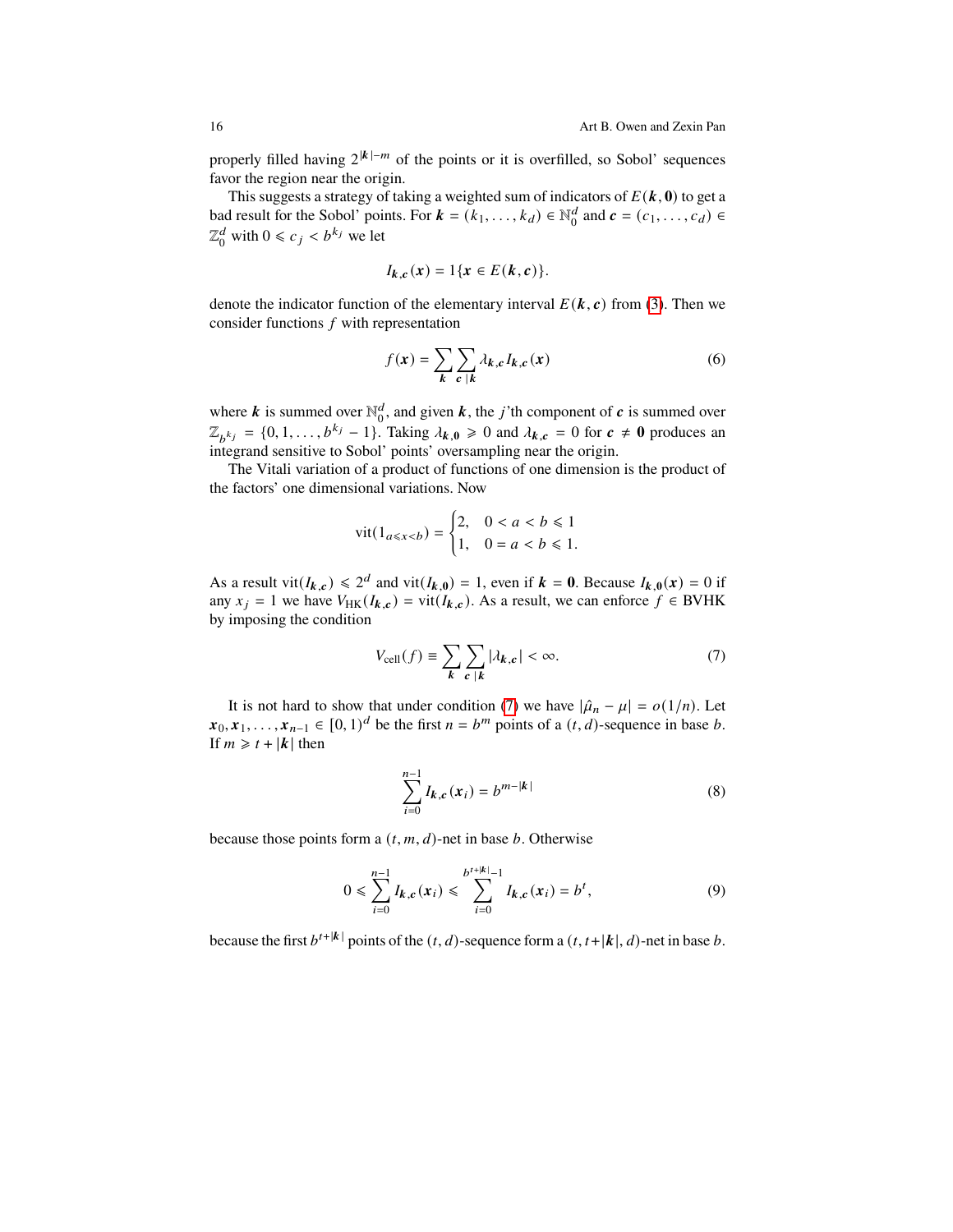An open question about powers of  $log(n)$  in quasi-Monte Carlo 17

**Proposition 3** *Let*  $x_0, \ldots, x_{n-1}$  *be the first*  $n = b^m$  *points of a*  $(t, d)$ *-sequence in base b*. Let  $k \in \mathbb{N}_0^d$  $\frac{d}{d}$  and **c** have components  $c_j \in \mathbb{Z}_{b^{k_j}}$ . If  $|k| \leq m - t$  then

<span id="page-16-2"></span><span id="page-16-1"></span>
$$
\frac{1}{n}\sum_{i=0}^{n-1}I_{k,c}(x_i) = b^{-|k|}
$$
\n(10)

*and otherwise*

$$
0 \le \frac{1}{n} \sum_{i=0}^{n-1} I_{k,c}(x_i) \le b^{t-m}.
$$
 (11)

*Proof* Equation [\(10\)](#page-16-1) follows from [\(8\)](#page-15-1) and [\(11\)](#page-16-2) follows from [\(9\)](#page-15-2).  $\Box$ 

It follows from Proposition [3](#page-15-3) that  $|\hat{\mu}_n - \mu| \leq (b^t/n) \sum_{k} |\mathbf{k}| \geq m-t} |\lambda_{k,c}| = o(1/n)$ . This rules out constructing a persistent fooling function by taking a convergent sum of functions  $I_{k,0}$ . While using Sobol' points might overestimate the corresponding integrals it eventually get them all correct and cannot overestimate them by a greater factor than  $2^t$ .

The condition in [\(7\)](#page-15-0) is far more restrictive than ideal. For instance the function  $f(x) = x$  for  $d = 1$  does not satisfy it, and neither does  $1_{x \leq 2/3}$ . The function  $f_M(x) = 2^{-M} \lfloor 2^M x \rfloor$  that approximates  $f(x) = x$  to M bits has a sum of coefficients that grows proportionally to  $M$ .

# <span id="page-16-0"></span>**7 Walsh function decomposition**

The QMC error for a digital net is a sum of coefficients of Walsh functions in a dual net [\[9,](#page-18-13) Chapter 4.4]. To get a positive answer to the open problem it suffices to have the sum of those coefficients be above  $c \log(n)^r / n$  for infinitely many  $n \ge 1$  with some  $r > 1$  and some  $c > 0$ . The dual net representation holds for  $n = b^m$  with  $m \geq 0$  and so it does not include every  $n \geq 1$ .

In one dimension with  $b = 2$  and absolutely continuous f, the n'th coefficient itself can only be  $o(1/n)$  if f is a constant [\[9,](#page-18-13) Appendix A]. It's typical for some coefficients to be  $O(1/n)$  with most of them much smaller. As [\[9,](#page-18-13) page 466] note, the largest term in the dual net typically dominates the sum and Dick [\[7\]](#page-18-19) has more on this point for  $f$  in certain smoothness classes.

For Sobol' sequences the generator matrices  $C_i \in \{0,1\}^{N \times N}$  are upper triangular with non-singular upper left  $m \times m$  matrices  $C_i^{(m)}$  for  $m \ge 1$ . The dual nets are

$$
\mathcal{D}^m = \left\{ \boldsymbol{k} \in \mathbb{N}_0^d \mid \sum_{j=1}^d C_j^{(m)^\mathsf{T}} \vec{k}_j \, [m] = \mathbf{0} \,\mathrm{mod}\, 2 \right\}
$$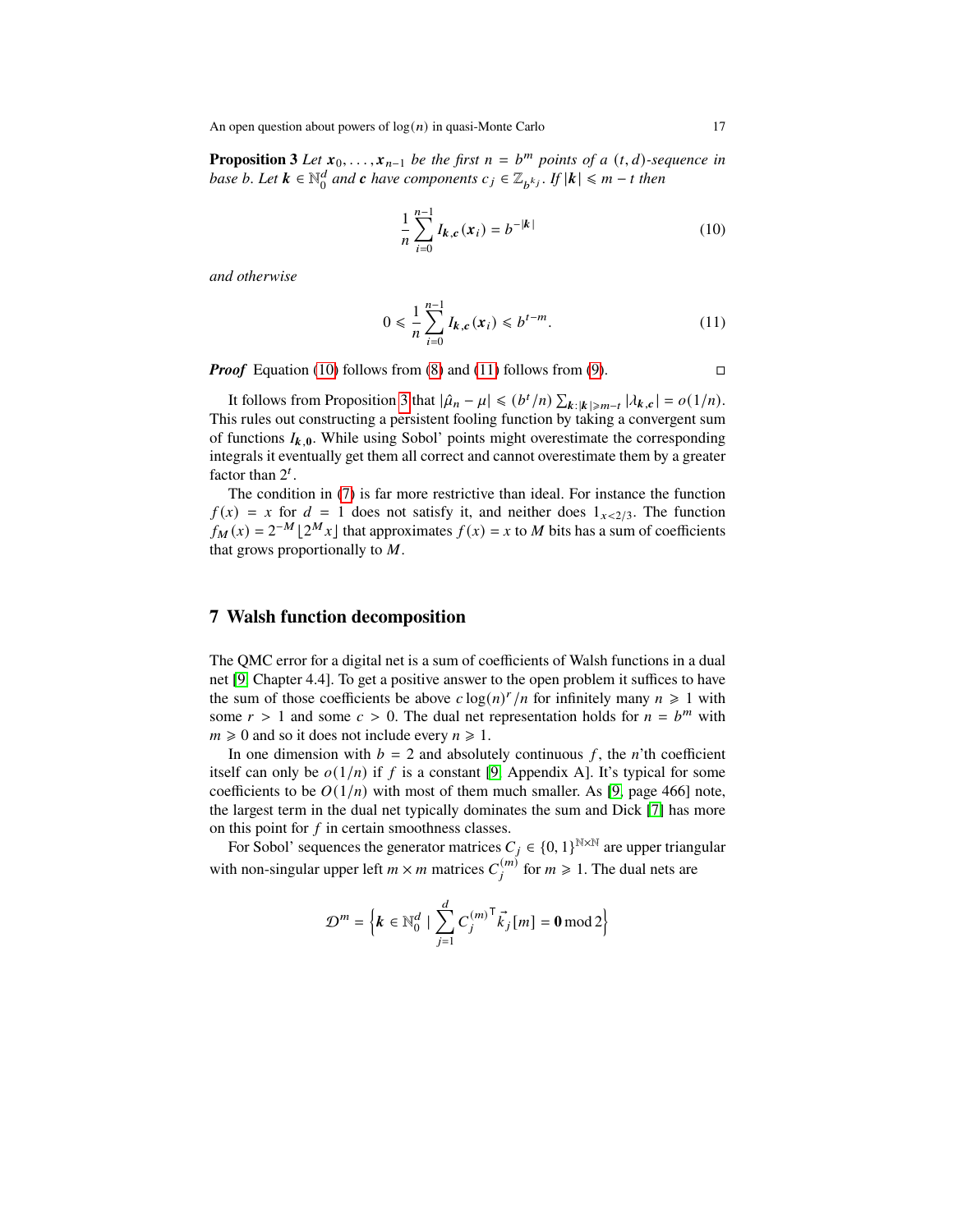for  $\mathbf{k} = (k_1, \dots, k_d)^\mathsf{T}$  where  $\vec{k}_j[m] \in \{0, 1\}^m$  has elements  $k_{j1}, \dots, k_{jm}$  for  $k_j =$  $\sum_{\ell=1}^{\infty} 2^{\ell-1} k_{j\ell}$ . The integration error is  $\sum_{k \in \mathcal{D}_{\epsilon}^{m}} \beta_k$  where  $\mathcal{D}_{\epsilon}^{m} = \mathcal{D}^{m} \setminus \{0\}$ .

The first *m* components of  $\sum_{j=1}^{d} C_j^{(m+1)}$  $\overrightarrow{k}_j$  [*m* + 1] equal  $\sum_{j=1}^d C_j^{(m)}$  $\overrightarrow{k}_i$ [*m*] because

$$
C_j^{(m+1)^{\mathsf{T}}} = \begin{pmatrix} C_j^{(m)^{\mathsf{T}}} & \mathbf{0} \\ v_{m+1}^{\mathsf{T}} & 1 \end{pmatrix}
$$

where  $v_{m+1}$  comes from the  $m + 1$ 'st direction number for  $C_j$ . As a result  $\mathcal{D}^{(m+1)}$  $\mathcal{D}^{(m)}$ .

To seek a counter-example, we could try a sequence  $\mathbf{k}^{(m)} \in \mathbb{N}_0^d$  $\binom{d}{0}$  where  $|\beta_{k^{(m)}}|$ decays slowly. That counter-example would be ruled out if the slow decay puts f outside the smoothness class we consider. Ruling out the counter-example doesn't quite solve our problem because we have to control a sum of terms not individual terms. However the largest term is known to dominate the sum, so bounding the largest term comes close.

Whatever convergence behavior is attained for some  $f$  can be forced to happen much later for some other  $f$ . For instance, we could replace  $f$  by

$$
\tilde{f}^{(m)}(\boldsymbol{x}) = 2^m f(2^m \boldsymbol{x}) \prod_{j=1}^d 1\{x_j \leq 2^{-m}\}
$$

for some integer  $m \ge 1$ .

## <span id="page-17-0"></span>**8 Discussion**

The extent to which the QMC error for a given integrand and increasing  $n$  follows  $log(n)^d/n$  is an open question. In this paper we have posed this question for digital constructions and investigated it empirically, choosing integrands expected to be difficult for digital QMC constructions. Some empirical investigations show a striking pattern that can be followed up with an hypothesis and a proof. Others do not.

One surprise is that comparing Figures [1](#page-9-1) and [2](#page-11-0) we see an error for  $f(x) =$  $(x_1 - 1/2)(x_2 - 1/2)$  that appears to be  $O(1/n)$  while the one dimensional function  $f(x) = x$  has error  $\log(n)/n$  (theoretically and empirically over small n). A second surprise is that for a two dimensional function of unbounded variation we see very different behavior for Sobol' and Halton points in Figure [4.](#page-13-1) The error for Sobol' points appears to grow faster than  $log(n)/n$  while that for Halton points is far lower and might even grow at a different rate. Neither of these surprises contradict known theory but it is odd to see the two dimensional problem apparently easier to solve than a corresponding one dimensional one and it is also odd to see Halton points appear to be so much more robust to unbounded variation than Sobol' points.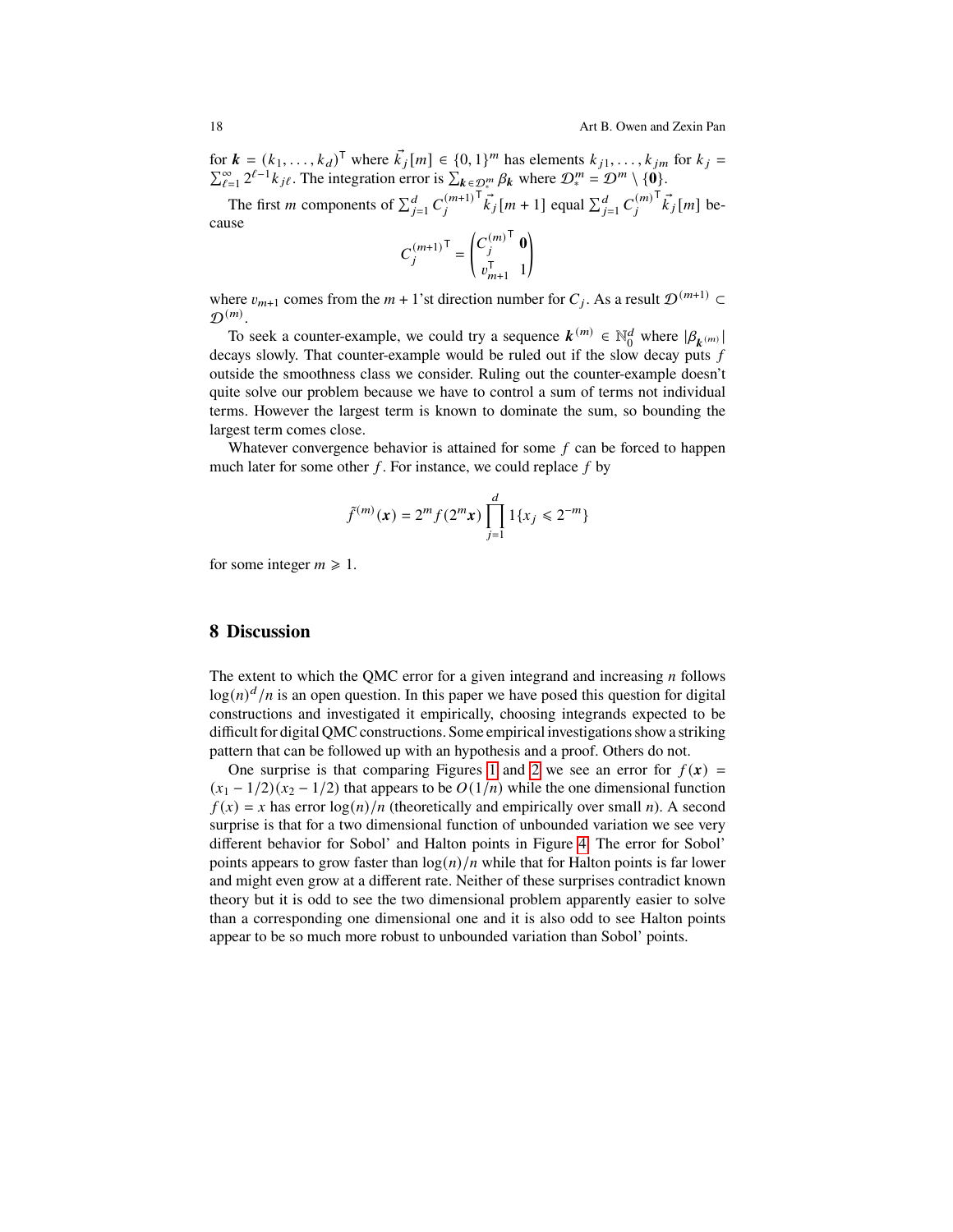#### **Acknowledgments**

This work was supported by the U.S. NSF under grant IIS-1837931. Thanks to Fred Hickernell and Erich Novak for discussions related to this problem.

#### **References**

- <span id="page-18-8"></span>1. Ch. Aistleitner and J. Dick. Functions of bounded variation, signed measures, and a general Koksma-Hlawka inequality. *Acta Arithmetica*, 167(2):143–171, 2015.
- <span id="page-18-17"></span>2. J. Beck and W. W. L. Chen. *Irregularities of Distribution*. Cambridge University Press, New York, 1987.
- <span id="page-18-2"></span>3. P. Bratley, B. L. Fox, and H. Niederreiter. Implementation and tests of low-discrepancy sequences. *ACM Transactions on Modeling and Computer Simulation (TOMACS)*, 2(3):195– 213, 1992.
- <span id="page-18-3"></span>4. R. E. Caflisch, W. Morokoff, and A. B. Owen. Valuation of mortgage backed securities using Brownian bridges to reduce effective dimension. *Journal of Computational Finance*, 1(1):27–46, 1997.
- <span id="page-18-10"></span>5. W. Chen, A. Srivastav, and G. Travaglini, editors. *A panorama of discrepancy theory*. Springer, Cham, Switzerland, 2014.
- <span id="page-18-1"></span>6. S.-C. T. Choi, Y. Ding, F. J. Hickernell, L. Jiang, L. A. J. Rugama, X. Tong, Y. Zhang, and X. Zhou. GAIL—guaranteed automatic integration library in MATLAB: Documentation for version 2.1. Technical report, arXiv:1503.06544, 2015.
- <span id="page-18-19"></span>7. J. Dick. Walsh spaces containing smooth functions and quasi-Monte Carlo rules of arbitrarily high order. *SIAM Journal of Numerical Analysis*, 46(3):1519–1553, 2008.
- <span id="page-18-4"></span>8. J. Dick, F. Y. Kuo, and I. H. Sloan. High-dimensional integration: the quasi-Monte Carlo way. *Acta Numerica*, 22:133–288, 2013.
- <span id="page-18-13"></span>9. J. Dick and F. Pillichshammer. *Digital sequences, discrepancy and quasi-Monte Carlo integration*. Cambridge University Press, Cambridge, 2010.
- <span id="page-18-16"></span>10. M. Drmota, G. Larcher, and F. Pillichshammer. Precise distribution properties of the van der Corput sequence and related sequences. *Manuscripta Mathematica*, 118(1):11–41, 2005.
- <span id="page-18-14"></span>11. H. Faure. Discrépance de suites associées à un système de numération (en dimension ). *Acta Arithmetica*, 41:337–351, 1982.
- <span id="page-18-0"></span>12. Henri Faure and Christiane Lemieux. A variant of Atanassov's method for (t, s)-sequences and (t, e, s)-sequences. *Journal of Complexity*, 30(5):620–633, 2014.
- <span id="page-18-5"></span>13. M. Fréchet. Extension au cas des intégrales multiples d'une définition de l'intégrale due à Stieltjes. *Nouvelles Annales de Mathématiques*, 10:241–256, 1910.
- <span id="page-18-15"></span>14. G. Halasz. On Roth's method in the theory of irregularities of point distributions. *Recent progress in analytic number theory*, 2:79–94, 1981.
- <span id="page-18-11"></span>15. J. H. Halton. On the efficiency of certain quasi-random sequences of points in evaluating multi-dimensional integrals. *Numerische Mathematik*, 2(1):84–90, 1960.
- <span id="page-18-6"></span>16. G. H. Hardy. On double Fourier series, and especially those which represent the double zeta-function with real and incommensurable parameters. *Quarterly Journal of Mathematics*, 37(1):53–79, 1905.
- <span id="page-18-9"></span>17. F. J. Hickernell. Koksma-Hlawka inequality. *Wiley StatsRef: Statistics Reference Online*, 2014.
- <span id="page-18-12"></span>18. F. J. Hickernell, H. S. Hong, P. L'Ecuyer, and C. Lemieux. Extensible lattice sequences for quasi-Monte Carlo quadrature. *SIAM Journal on Scientific Computing*, 22(3):1117–1138, 2000.
- <span id="page-18-18"></span>19. S. Joe and F. Y. Kuo. Constructing Sobol' sequences with better two-dimensional projections. *SIAM Journal on Scientific Computing*, 30(5):2635–2654, 2008.
- <span id="page-18-7"></span>20. M. Krause. Über Fouriersche Reihen mit zwei veränderlichen Grössen. *Leipziger Ber.*, 55:164– 197, 1903.